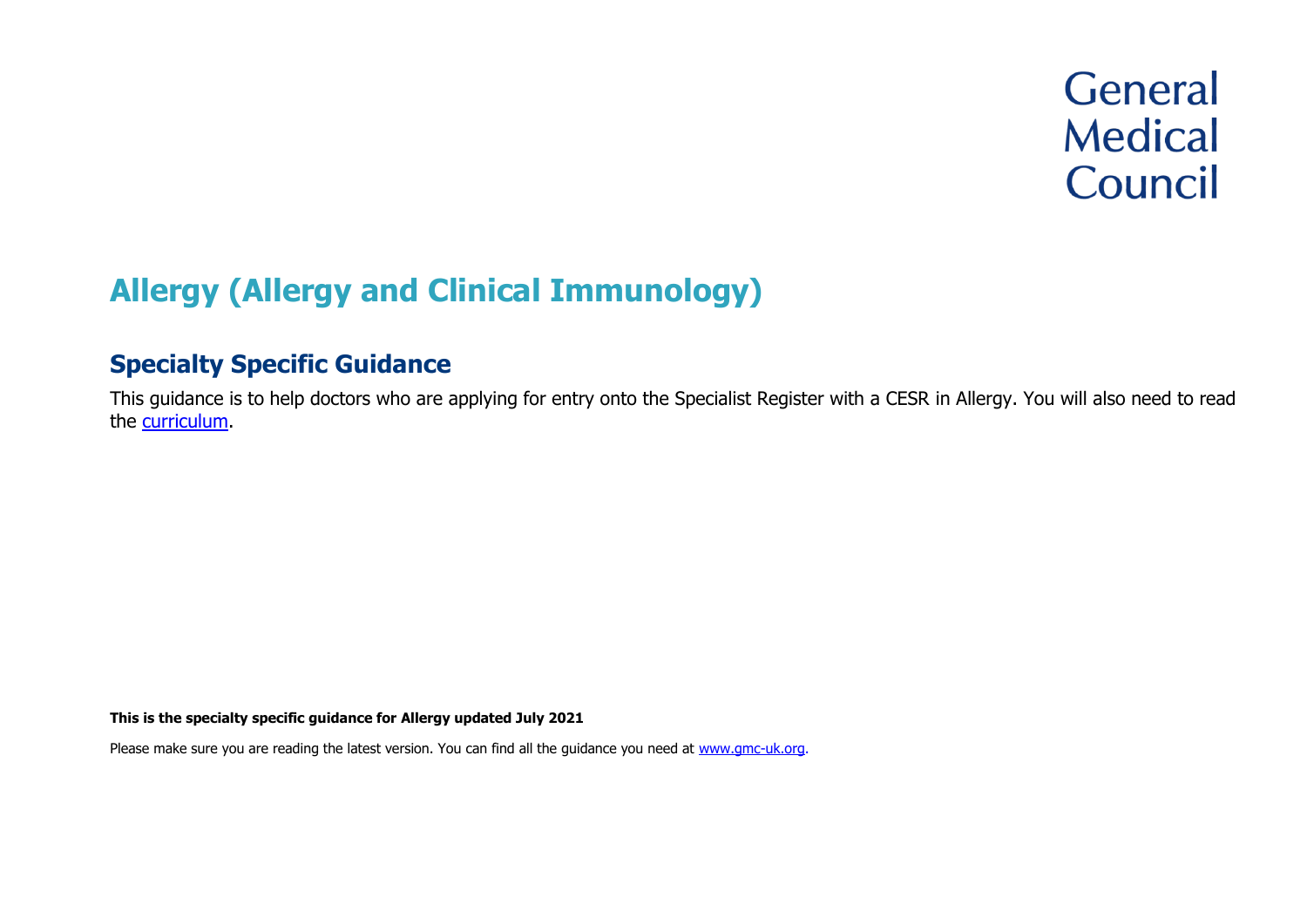# **Introduction**

This document is designed to provide helpful information and guidance to enable you to make an application for a Certificate of Eligibility for Specialist Registration (CESR) in Allergy. This is not a standalone document and should be read in conjunction with the [curriculum.](https://www.gmc-uk.org/education/standards-guidance-and-curricula/curricula#T) Please see the [Allergy](https://www.jrcptb.org.uk/specialties/allergy) webpage on the Joint Royal Colleges of Physicians Training Board (JRCPTB) website for more details. You can [contact us](http://www.gmc-uk.org/about/contacts.asp) for advice before you apply.

An application has been made to change the name of the specialty to **Allergy and Clinical Immunology**, therefore the name of the specialty may be have been updated by the point you apply.

### **What is the indicative period of training for a Certificate of Completion of Training (CCT) in Allergy (Allergy and Clinical Immunology)?**

The indicative period of training for a CCT in Allergy (Allergy and Clinical Immunology) is six years and it is unlikely that you would achieve all the learning outcomes required for a CCT in a shorter period of time.

The structure of the training programme (in indicative timescales) is as follows:

- **Two years of Internal Medicine (stage 1) including MRCP (UK), or**
- **·** Three years of Acute Care Common Stem Internal Medicine (ACCS IM) including MRCP (UK), or
- the following alternative pathway:
	- **EXECT** Three years of Level 1 Paediatrics training including MRCPCH

### And

▪ Four years of Allergy and Clinical Immunology specialty training (including ACICE)

Applicants need to demonstrate that they have achieved the learning outcomes required for all stages of the curriculum.

#### **This is the specialty specific guidance for Allergy updated July 2021**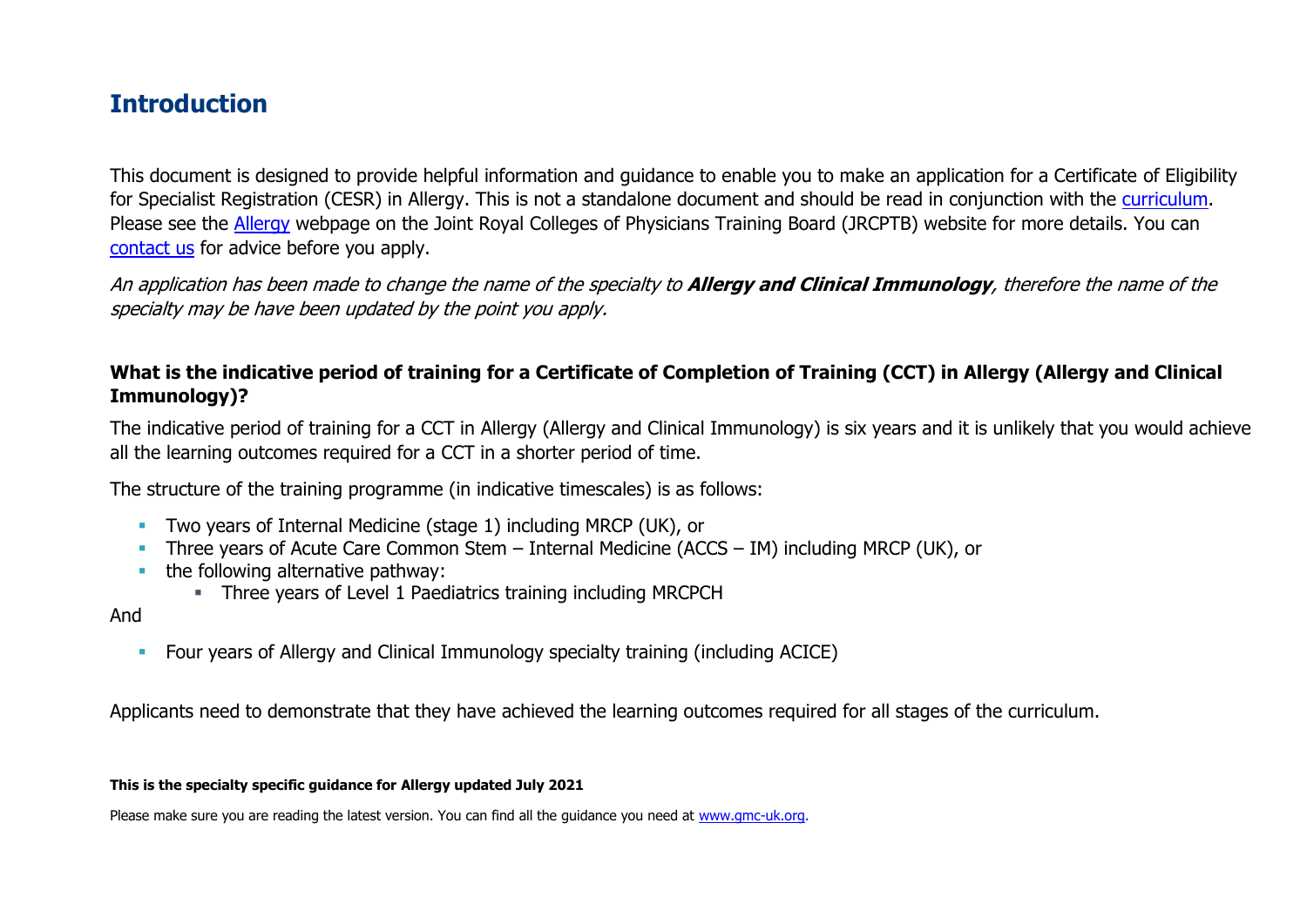# **Curriculum Framework**

The Allergy (Allergy and Clinical Immunology) curriculum is structured into 12 high-level learning outcomes, known as Capabilities in Practice (CiPs). The CiPs are split into generic and specialty specific capabilities, as outlined below. Acquiring a CESR depends upon you providing evidence that you're working at the level of being entrusted to perform safely and independently for each CiP.

The first six CiPs are generic and shared across all physician specialties, covering the universal requirements of [Good Medical Practice](https://www.gmc-uk.org/-/media/documents/good-medical-practice---english-20200128_pdf-51527435.pdf?la=en&hash=DA1263358CCA88F298785FE2BD7610EB4EE9A530) and the [Generic Professional Capabilities \(GPC\) framework.](https://www.gmc-uk.org/-/media/documents/generic-professional-capabilities-framework--0817_pdf-70417127.pdf)

The remaining six CiPs describe the clinical tasks or activities which are essential to the practice of Allergy (Allergy and Clinical Immunology). The CiPs have been mapped to the GPC domains to reflect the professional generic capabilities required to undertake the clinical tasks.

The range of experience needed to achieve the CiPs is outlined in the curriculum – this covers different settings, contexts, clinical problems, conditions and stages of a person's life and illness.

| <b>Generic CiPs</b> |                                                                                                                                                                             |  |
|---------------------|-----------------------------------------------------------------------------------------------------------------------------------------------------------------------------|--|
|                     | 1. Able to function successfully within NHS organisational and management systems                                                                                           |  |
|                     | 2. Able to deal with ethical and legal issues related to clinical practice                                                                                                  |  |
|                     | 3. Communicates effectively and is able to share decision making, while maintaining appropriate situational awareness, professional<br>behaviour and professional judgement |  |
|                     | 4. Is focussed on patient safety and delivers effective quality improvement in patient care                                                                                 |  |

- 5. Carries out research and manages data appropriately
- 6. Acts as a clinical teacher and clinical supervisor

#### **This is the specialty specific guidance for Allergy updated July 2021**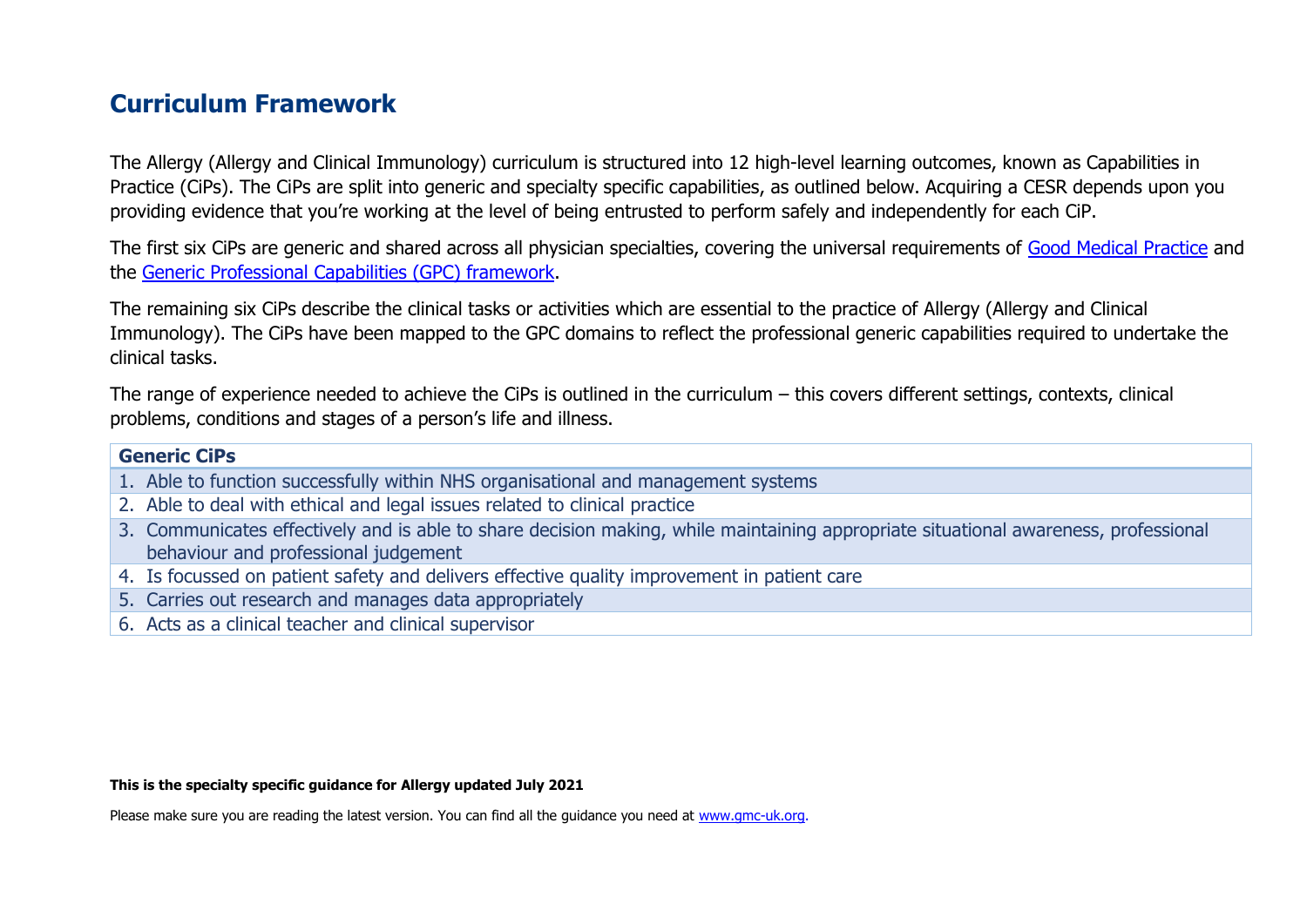### **Specialty Specific CiPs**

1. Managing, developing, and delivering allergy services in all appropriate service settings

2. Managing, developing, and delivering clinical immunology services in all appropriate service settings

3. Providing advice to colleagues on selection, interpretation and limitations of laboratory and other investigations for common immunological and allergic conditions

4. Supporting the management of patients with allergy, immunodeficiency, auto-immune disease, and auto-inflammatory disease, in liaison with other specialties including primary care

5. Delivering and supporting both immune-mediated and other therapeutic interventions in allergic and immunological conditions

6. Understanding the needs of adolescents and young adults with allergic and immunological diseases transitioning to adulthood

# **Submitting your evidence**

Please keep the following in mind when gathering your evidence:

- **The evaluators want to see quality, relevant evidence to demonstrate the required CiPs. It's more important to carefully select your** evidence and present it in an organised way, than provide large volumes of minimally relevant evidence
- **•** Triangulated evidence will make a stronger application
- Evidence of your recent practice (i.e. less than five years old) will be given more weight, as it reflects current capabilities
- **Your evidence must be legible**

All your evidence, other than qualifications you're getting authenticated, **must** be accompanied by a proforma signed by the person who is attesting to the validity and accuracy of your evidence (your verifier). It's very important that you read an explanation of how to do this in our [important notice about evidence.](http://www.gmc-uk.org/doctors/evidence_notice.asp)

You will also need to submit translations of any documents that are not in English. Please ensure the translations you submit meet our [translation requirements.](http://www.gmc-uk.org/doctors/translations.asp)

#### **This is the specialty specific guidance for Allergy updated July 2021**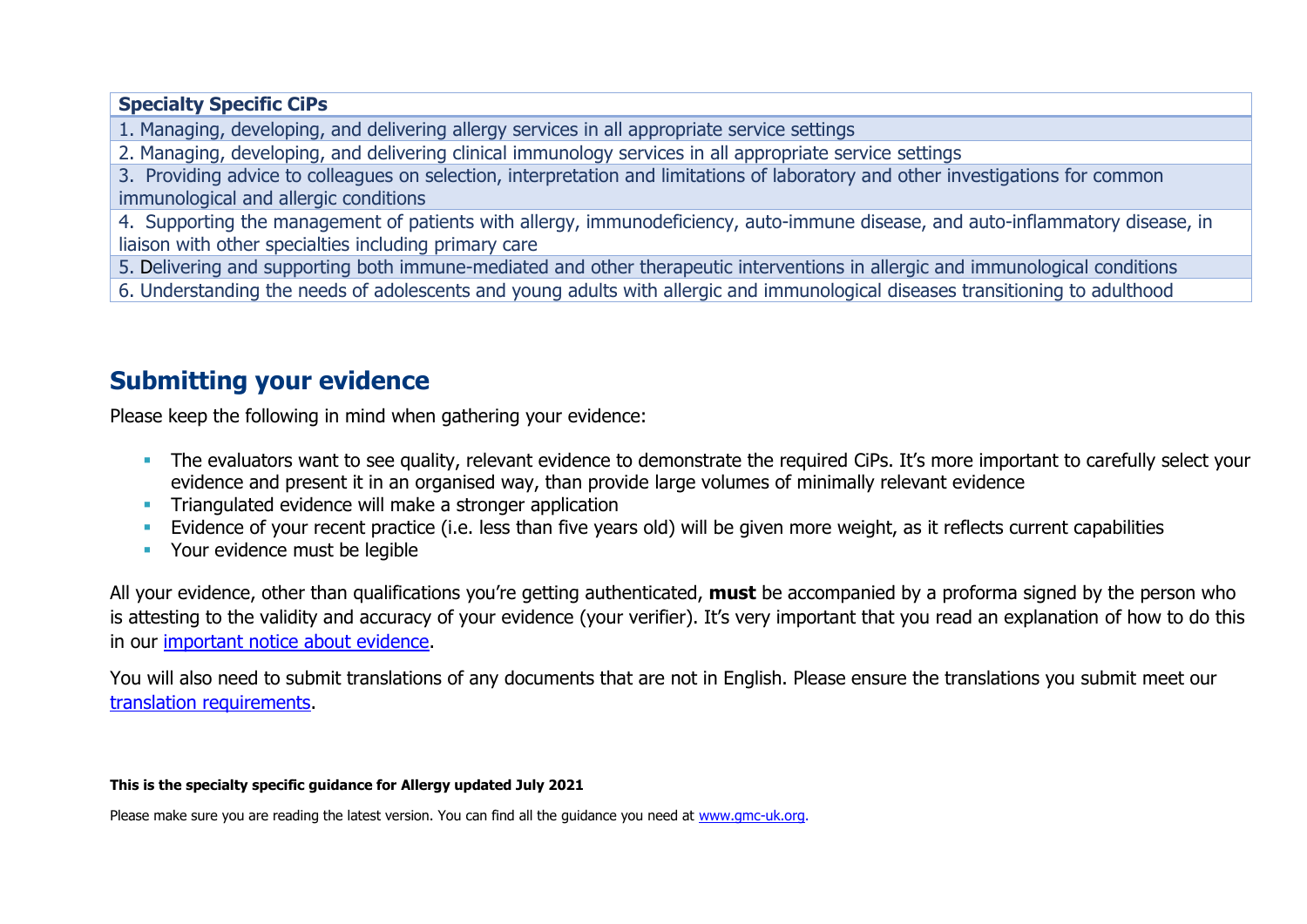Your evidence **must** be accurate and may be verified at source should we have any queries or justifiable doubts about the accuracy of your evidence. All evidence submitted will be cross checked against the rest of your application and documents.

### **Anonymising your evidence**

It is important that you anonymise your evidence before you submit it to us. You **must** remove:

- **E** All patient identifying details
- **•** Details of patients' relatives
- **•** Details of colleagues that you have assessed, written a reference for, or who have been involved in a complaint you have submitted

This includes:

- Names (first and last)
- Addresses
- **Contact details such as phone numbers or email addresses**
- NHS numbers
- Other individual patient numbers
- GMC numbers

The following details **don't** need to be anonymised:

- Gender
- Date of birth

It is your responsibility to make sure that your evidence has been anonymised. Evidence which has not been anonymised will be returned to you. More information can be found on our [website.](https://www.gmc-uk.org/registration-and-licensing/join-the-register/registration-applications/cesr-cegpr-application-process/anonymisation)

#### **This is the specialty specific guidance for Allergy updated July 2021**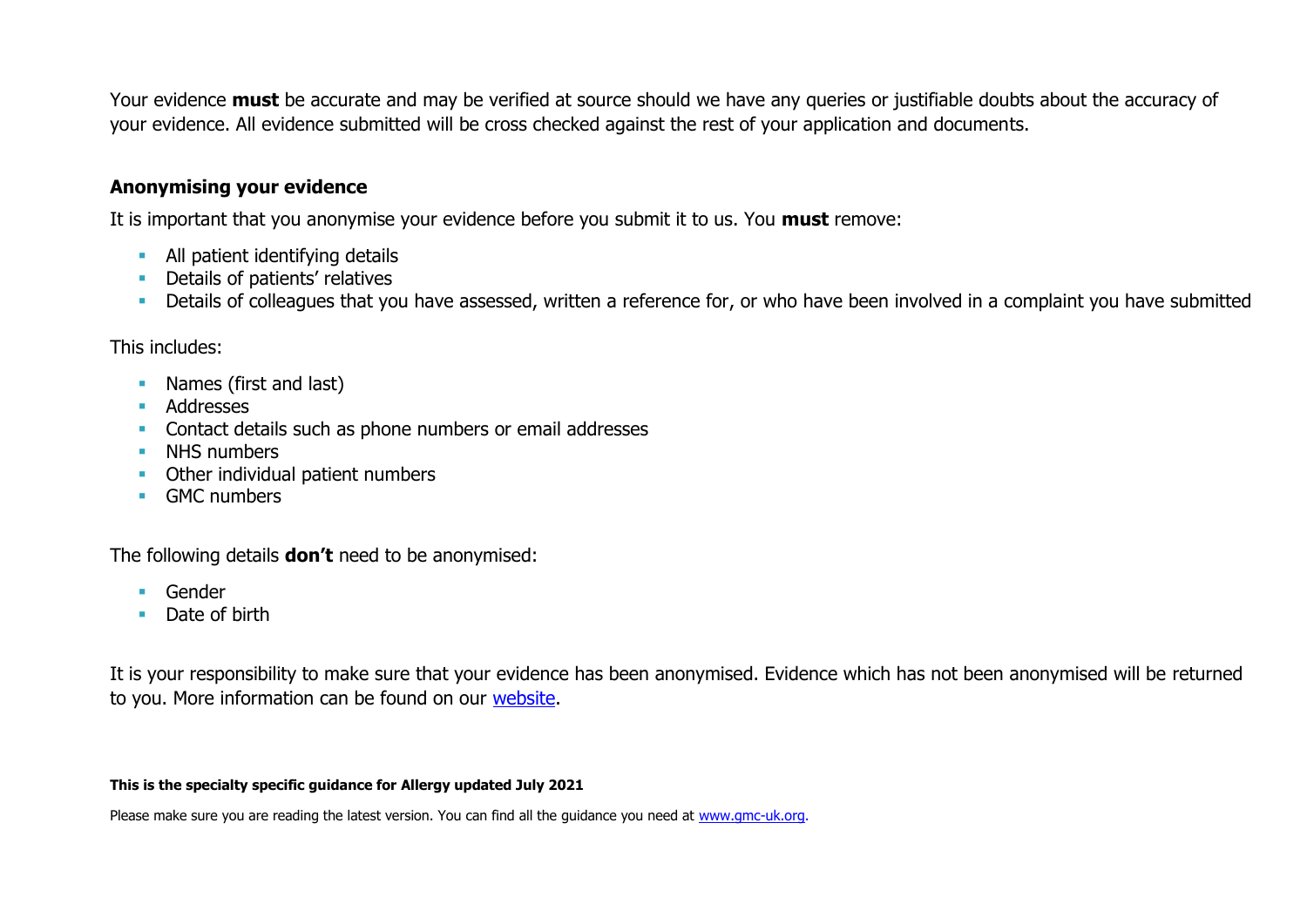### **How much evidence to submit**

### **As a general guide, most applications are expected to include around 100 electronically uploaded documents. You must ensure that you follow our guidance on how to present and group your evidence in the online application.**

The total number of documents and assessments presented is less important than the quality of the documents, and the breadth of cases covered. This allows the evaluators to form reliable judgements of performance and capabilities.

This guidance on documents to supply is not exhaustive and you may have alternative evidence. You do not necessarily have to supply every type of evidence listed, but you must submit sufficient evidence to address each of the required learning outcomes and the associated capabilities. We recognise that you may not have all the evidence that is required but it will help us process your application more quickly if you ensure that you only submit evidence that is directly relevant. Triangulation of evidence will strengthen an application, and we recommend that you delay submitting an application until you have achieved this.

Your evidence **must** cover the knowledge, skills and experience to demonstrate the required CiPs in all areas of the curriculum. You should focus on providing **good quality** evidence, rather than quantity. You are advised to review the curriculum and ARCP decision aid to see what is expected from doctors in training in Allergy (Allergy and Clinical Immunology) in the UK.

You should bear in mind the following points:

- **Evidence should show that you are able to assess and offer a first opinion in any setting and for any age**
- Don't duplicate evidence that is relevant to more than one CiP you should include one copy and list it under each relevant CiP (cross referencing)
- Evidence should only be cross referenced where it adds significant support to a CiP
- **Evidence should be provided from a variety of clinical settings.**

**Our [guidance](https://www.gmc-uk.org/-/media/documents/sat---cesr-cegpr-online-application---user-guide---dc11550_pdf-76194730.pdf) on compiling your evidence will help you to decide what is relevant and what is not. We recommend that you read it carefully.**

#### **This is the specialty specific guidance for Allergy updated July 2021**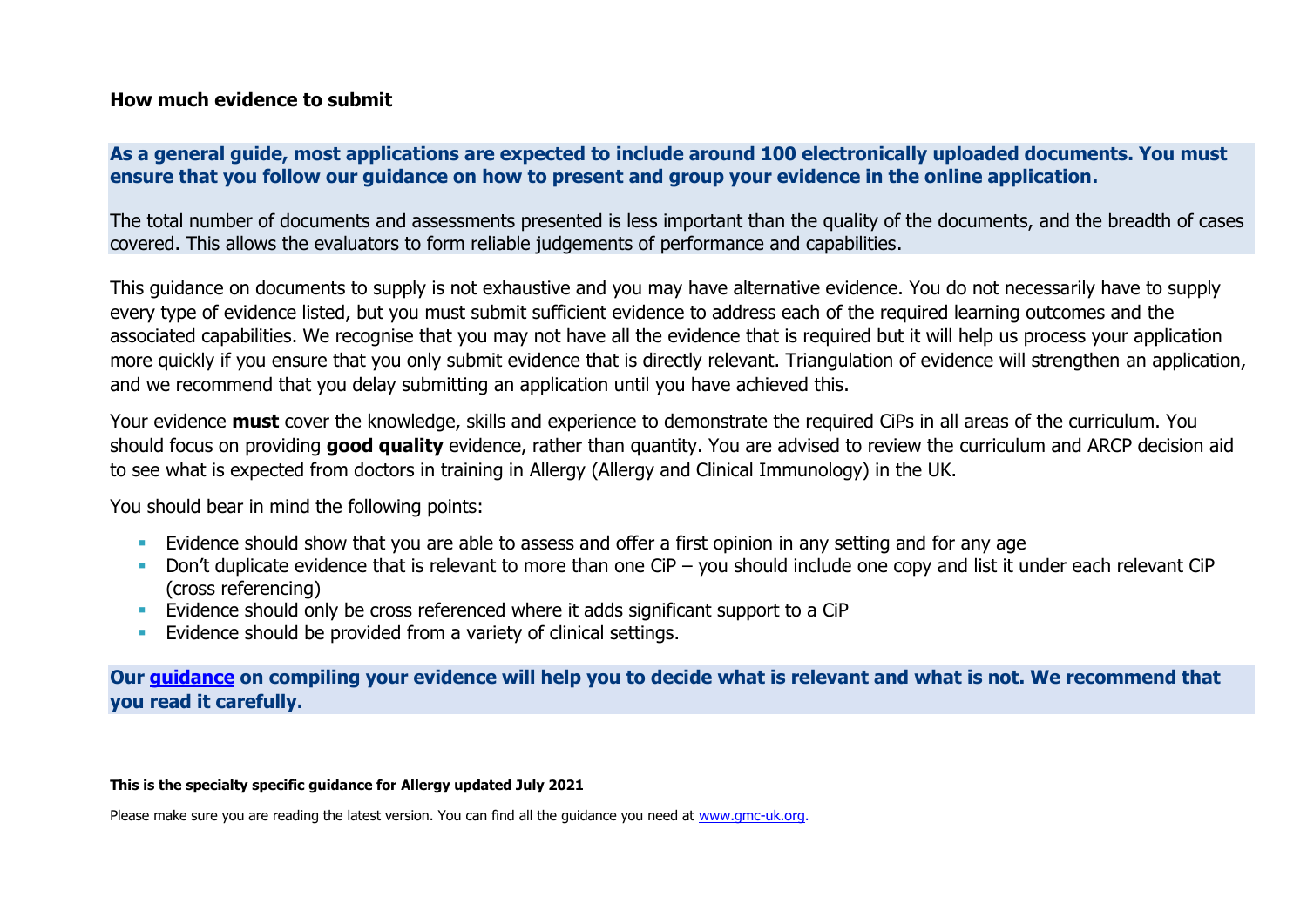### **Organising your evidence**

Your evidence will need to be organised to reflect the structure of the online application. You need to gather your evidence by CiP and then attach this under the relevant section in your online application.

Please refer to our user quide for information on grouping and uploading your evidence.

Your evidence must be mapped to the curriculum by providing primary evidence for knowledge, skills and qualifications to demonstrate the required CiPs for all areas of the curriculum. If evidence is missing from any area of the curriculum, your application may be unsuccessful.

You will not be able to compensate for shortfalls in your evidence of training and experience in a particular area, by providing extra evidence in other areas.

# **Tips for a successful application**

In our experience, CESR applications fail because they provide inadequate or poor evidence of current capability covering the entire curriculum. Below are some tips for you to consider when making an application:

- Before submitting an application, you should review the current CCT curriculum in conjunction with this document. A strong CESR application will provide evidence to demonstrate that knowledge, skills and experience are equivalent in both the breadth and level of capability, to that set out in the curriculum.
- **•** Provide evidence of your **current capability** in all areas of the curriculum. This includes the maintenance of CiPs and key skills over the last five years – all evidence should be clearly linked to the CiPs.
- Ensure you have evidence demonstrating core medical knowledge and application of this knowledge in practice to the level of two years of Internal Medicine stage 1 training. To demonstrate core internal medical capabilities, applicants need to provide MRCP (UK) or equivalent and evidence showing the application of core skills including outpatient capability. This evidence could include

#### **This is the specialty specific guidance for Allergy updated July 2021**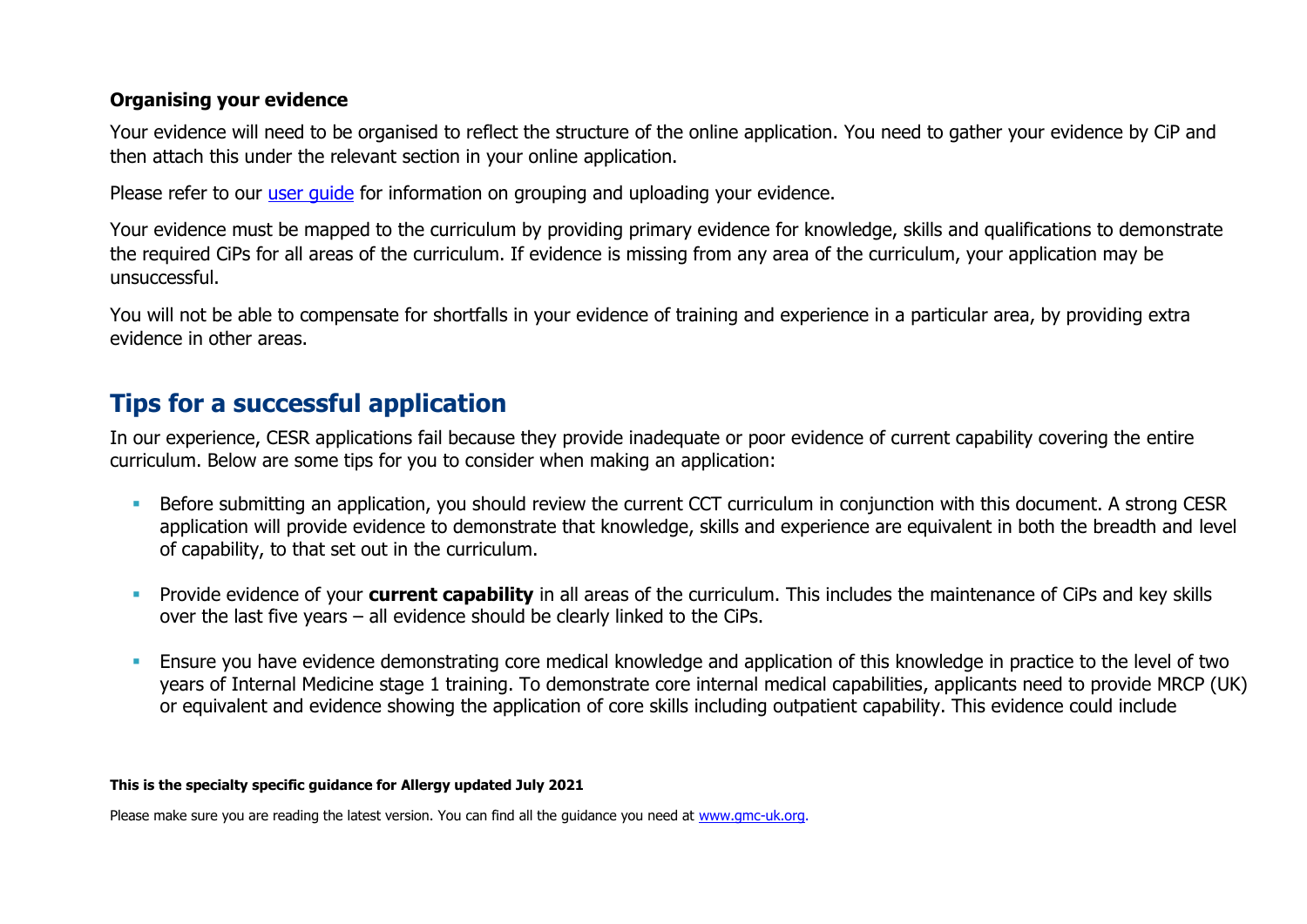supervised learning events (SLEs) and workplace based assessments (WPBAs) including multisource feedback (MSF). Evidence for alternative core medical knowledge and training can be provided – e.g. MRCPCH. Further detail is provided below.

- **•** Present your evidence in a clear, logical manner. You should refer to our user guide for advice on how to group, title and upload your evidence.
- Ensure your referees can provide detailed support for your key skills across all (or most) areas of the curriculum and understand the requirements for specialist training and registration in Allergy (Allergy and Clinical Immunology in the UK.
- **•** Provide evidence of managing a broad range of patients, as seen daily by Allergy (Allergy and Clinical Immunology) doctors in the UK.
- **•** Provide evidence of your clinical capability across the range of experience, ages and settings.
- **•** Provide evidence of completing the Allergy and Clinical Immunology Certificate Examination (ACICE) or equivalent. This exam is also called the FRCPath Part 1.
- **Ensure your evidence demonstrates you are entrusted to act at consultant level across all of the specialty CiPs.**

**We strongly recommend that you closely match your experiences against the current curriculum and provide evidence of equivalence across all areas.** 

#### **This is the specialty specific guidance for Allergy updated July 2021**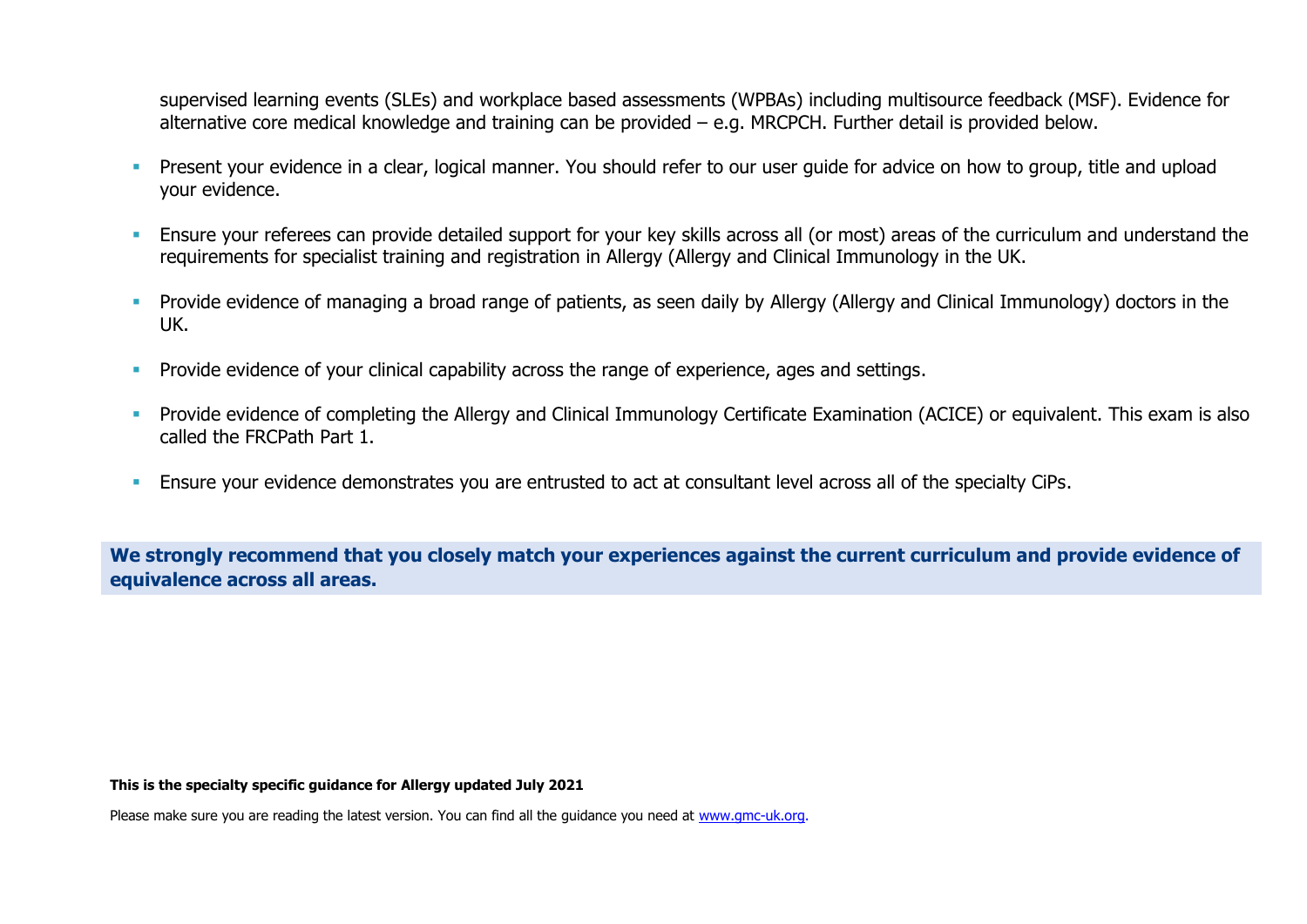# **How your evidence can be used to demonstrate key capabilities in different CiPs**

You will notice that some of the suggested evidence is listed more than once. This is because these documents are relevant to more than one CiP. For example, MSF can be used to demonstrate competence in most CiPs – therefore, you can use the same MSF to demonstrate the required capability across several CiPs

If you have a document that is relevant to more than one CiP, don't include multiple copies of it. Instead, provide one copy and list it in your application under each relevant CiP, stating that the document is located elsewhere, and you'd like to cross reference it.

Below is a list of evidence that are relevant to most CiPs – it is by no means exhaustive, and you are encouraged to submit a variety of evidence.

**A description of the assessments below, together with template forms, can be found on the [JRCPTB website](https://www.jrcptb.org.uk/assessment/workplace-based-assessment)**

| <b>Evidence /</b><br>requirement                                                                          | <b>About</b>                                                                                                                                                             | <b>Minimum</b><br>expectation |
|-----------------------------------------------------------------------------------------------------------|--------------------------------------------------------------------------------------------------------------------------------------------------------------------------|-------------------------------|
| <b>Supervised Learning Events (SLEs)</b>                                                                  |                                                                                                                                                                          |                               |
| <b>Case-based</b><br>discussion and/<br>or mini-clinical<br>evaluation<br>exercise (mini-<br><b>CEX</b> ) | These should have been undertaken with a consultant.<br>CbDs and-Mini CEX should cover different aspects of the Allergy (Allergy and Clinical<br>Immunology) curriculum. | 20                            |
| <b>Workplace Based Assessments (WPBAs)</b>                                                                |                                                                                                                                                                          |                               |
| <b>Direct</b><br><b>Observation of</b>                                                                    | Evidence of practice of procedures detailed below                                                                                                                        | 12                            |

#### **This is the specialty specific guidance for Allergy updated July 2021**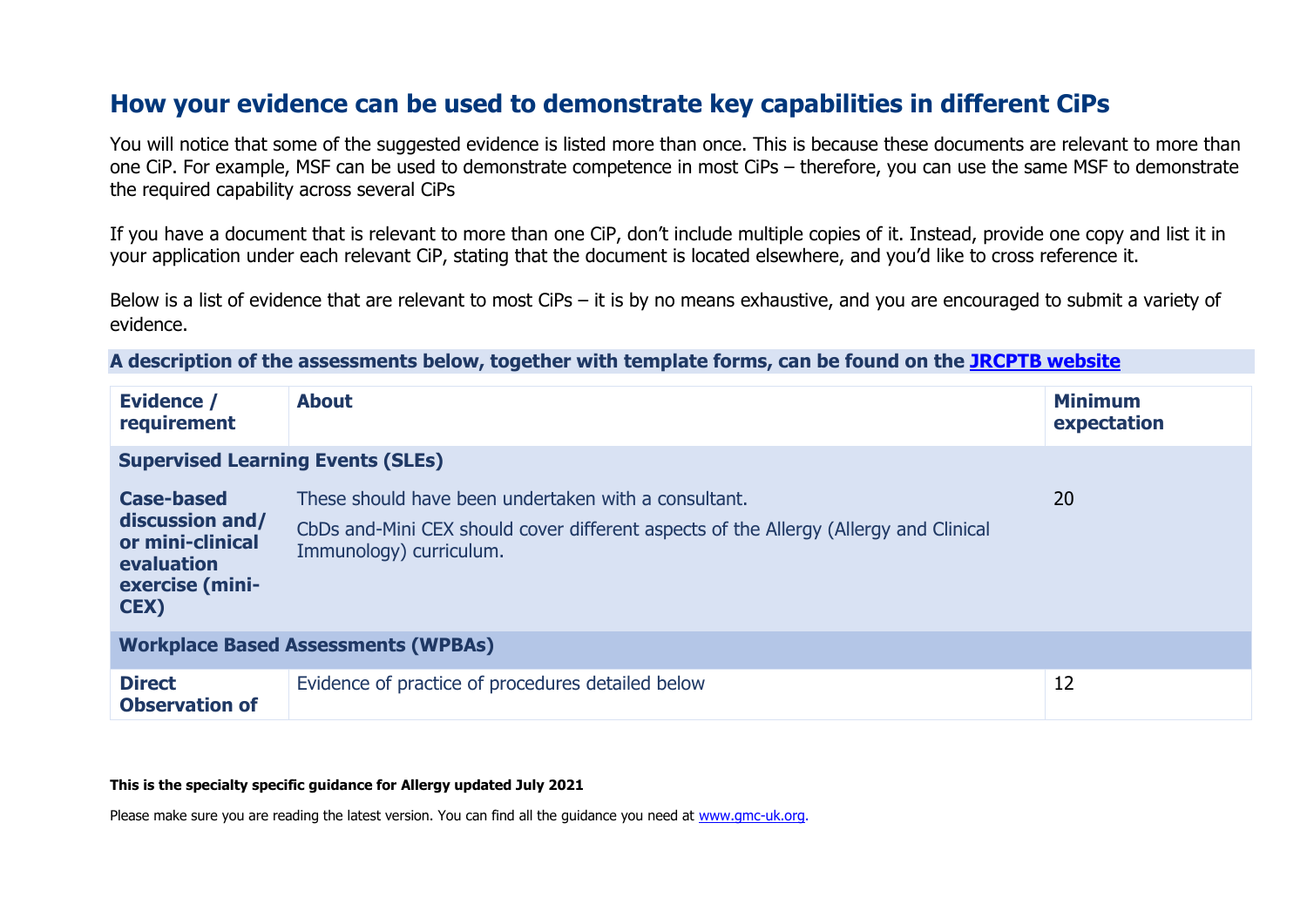| <b>Procedural Skills</b><br>(DOPS)                                                          | Additional evidence of other procedure relevant to Allergy and Clinical Immunology may<br>be provided to demonstrate the achievement of independent safe practice.                                                                                    |                                  |
|---------------------------------------------------------------------------------------------|-------------------------------------------------------------------------------------------------------------------------------------------------------------------------------------------------------------------------------------------------------|----------------------------------|
| <b>Quality</b><br><b>Improvement</b><br><b>Project</b><br><b>Assessment Tool</b><br>(QIPAT) | Can be used to demonstrate active involvement in service audit or development projects.                                                                                                                                                               | 1 completed in last 12<br>months |
| <b>Patient Survey</b><br>(PS)                                                               | Formal patient feedback is strong evidence as it's an anonymous feedback exercise. It<br>should include approximately 15 patients. The JRCPTB has a template available on their<br>website. A reflective entry reflecting on the survey must be made. | 1 completed in last 12<br>months |
|                                                                                             | If it is not possible to provide a formal patient survey an applicant could provide<br>alternative evidence. However, this must provide equivalent details and breadth of<br>information.                                                             |                                  |
|                                                                                             | Alternative evidence could include:                                                                                                                                                                                                                   |                                  |
|                                                                                             | • Thank you letters/cards from patients                                                                                                                                                                                                               |                                  |
|                                                                                             | • Statements from referees                                                                                                                                                                                                                            |                                  |
|                                                                                             | • Testimonial letters from colleagues                                                                                                                                                                                                                 |                                  |
|                                                                                             | • Feedback from patients/colleagues                                                                                                                                                                                                                   |                                  |
| <b>Teaching</b><br>observation (TO)                                                         | At least one should be completed by a consultant in the specialty.                                                                                                                                                                                    | 1 completed in last 12<br>months |
| <b>Multi Source</b><br><b>Feedback (MSF)</b>                                                | MSF is a strong piece of evidence as it is an anonymous feedback exercise.<br>Minimum of one in the year before the application has been submitted $-$ any available<br>from the last five years should also be submitted.                            | 1 completed in last 12<br>months |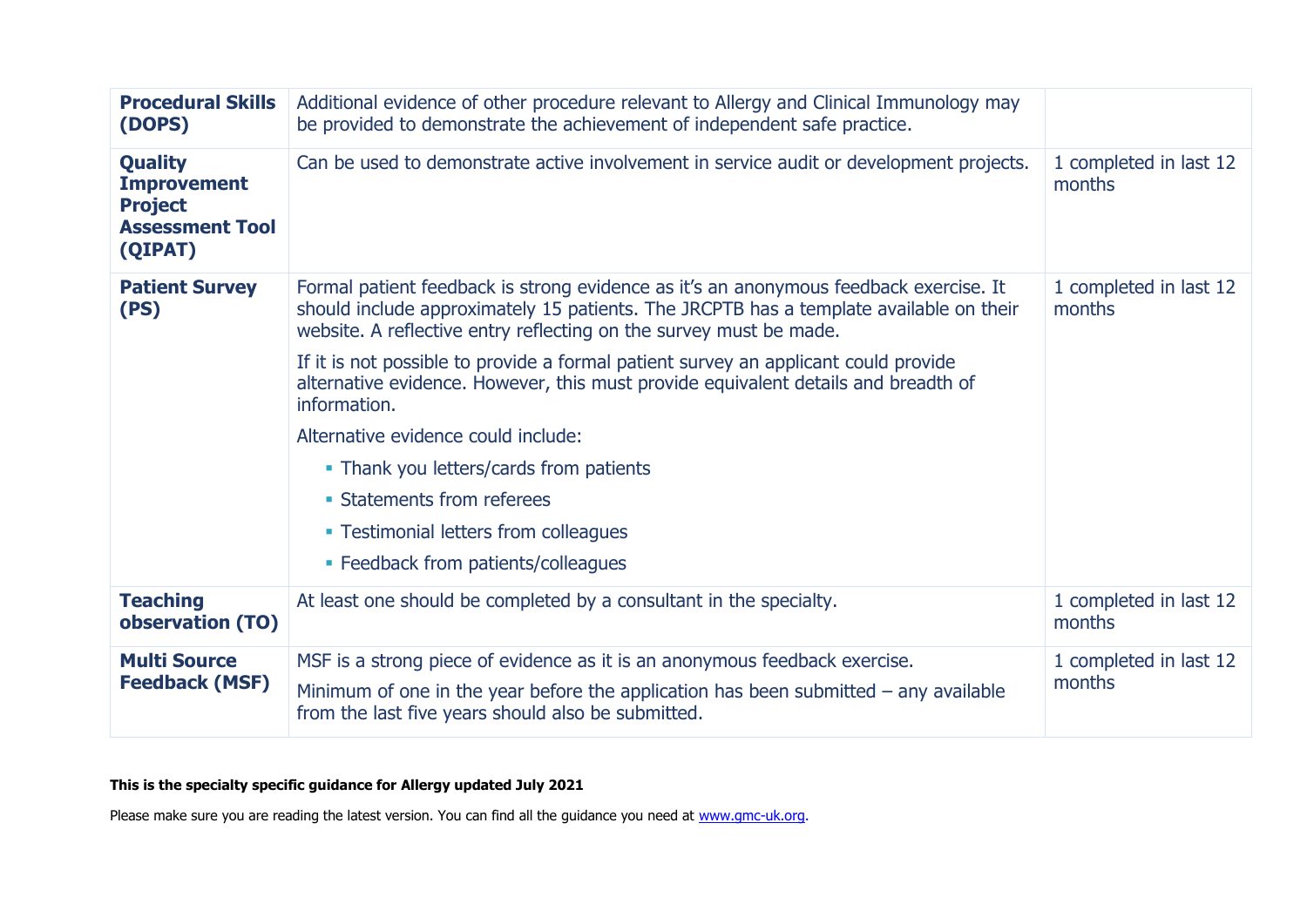|                                                   | MSF should include approximately 15 colleagues, and not more than four should be<br>doctors.                                                                                                                                                                                                                                                                                                                                                                                                                                                                                                                                                                                                                                                                                                                                                                                                                                                                                                                                                        |                                                     |
|---------------------------------------------------|-----------------------------------------------------------------------------------------------------------------------------------------------------------------------------------------------------------------------------------------------------------------------------------------------------------------------------------------------------------------------------------------------------------------------------------------------------------------------------------------------------------------------------------------------------------------------------------------------------------------------------------------------------------------------------------------------------------------------------------------------------------------------------------------------------------------------------------------------------------------------------------------------------------------------------------------------------------------------------------------------------------------------------------------------------|-----------------------------------------------------|
| <b>Other evidence</b>                             |                                                                                                                                                                                                                                                                                                                                                                                                                                                                                                                                                                                                                                                                                                                                                                                                                                                                                                                                                                                                                                                     |                                                     |
| To be included in<br>the portfolio of<br>evidence | <b>- Appraisal</b> is good evidence of engaging with systems, processes and mandatory<br>requirements and demonstrates performance (clinical and non-clinical)<br>• Reflective diaries/ evidence of self-reflection<br><b>Supervisor report</b> reports from trainers and supervisors are important evidence to<br>affirm and support capabilities and performance in both clinical and non-clinical<br>activities. JRCPTB provides a Multiple Consultant Report (MCR) template for the<br>purpose of these reports of which there should be four in the last 12 months.<br><b>- Logbooks</b> must cover the last five years and show the type of procedures you<br>performed and your role in the procedure<br><b>Training events</b> (courses, study days, meetings) over the last five years<br><b>Evidence of seeing patients</b> over the last five years covering a range of settings,<br>referral contexts, conditions, stages of illness, ages<br><b>Academic activities</b><br><b>• Management activities</b><br><b>Structured reports</b> | 4 completed in the last<br>12 months (e.g.<br>MCRs) |
| <b>Continuing</b><br><b>Professional</b>          | CPD represents the acquisition and maintenance of knowledge, skills and key skills.<br>Courses you may want to provide evidence of include:                                                                                                                                                                                                                                                                                                                                                                                                                                                                                                                                                                                                                                                                                                                                                                                                                                                                                                         |                                                     |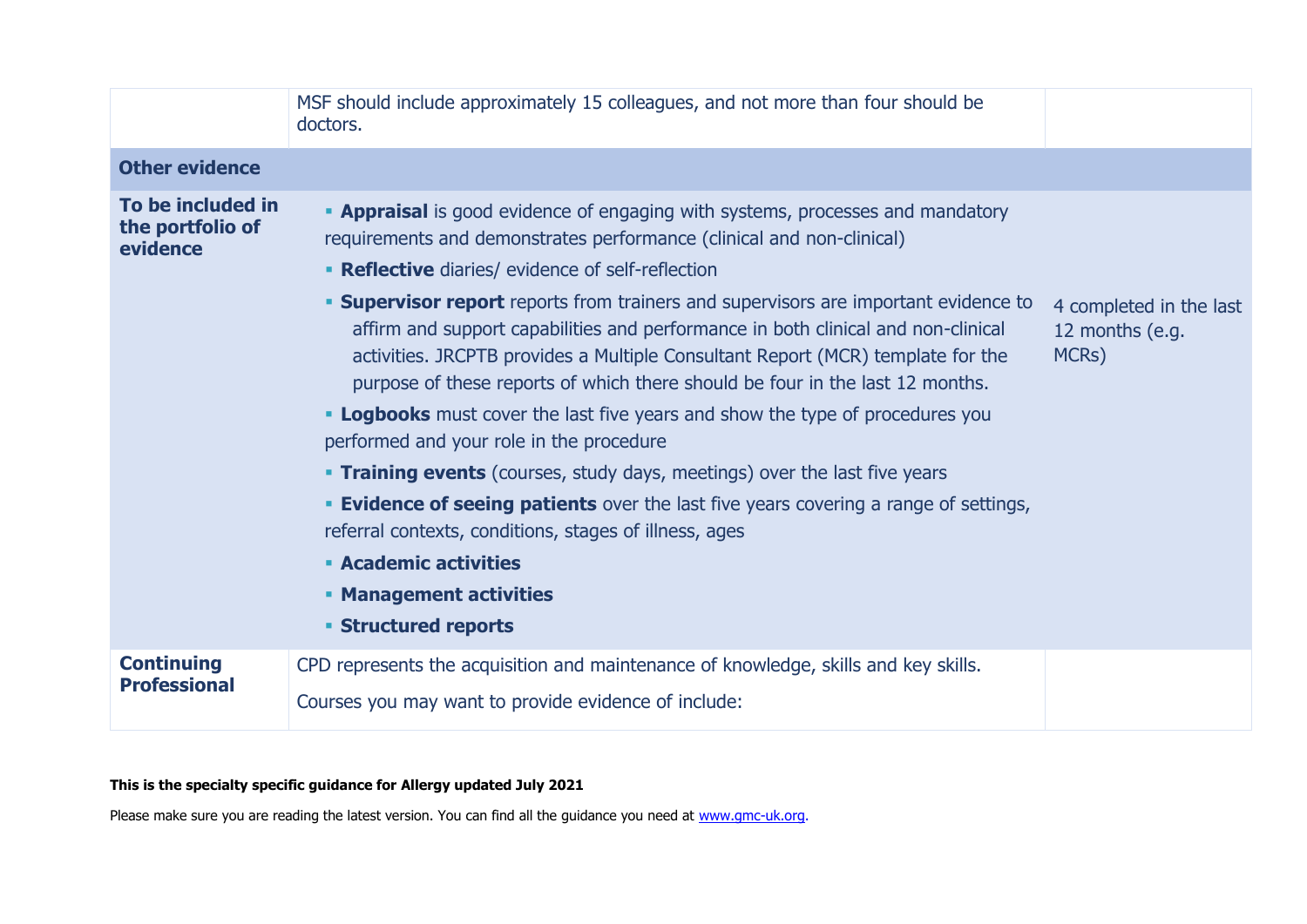| <b>Development</b><br>(CPD) | Life support<br><b>Teaching</b><br>Simulation<br>Management<br>Research methodology<br><b>Business</b><br>Communication<br>Education               |
|-----------------------------|----------------------------------------------------------------------------------------------------------------------------------------------------|
|                             | Examples of evidence could include a personal, reflective diary of learning achievements,<br>in addition to detailed evidence of courses attended. |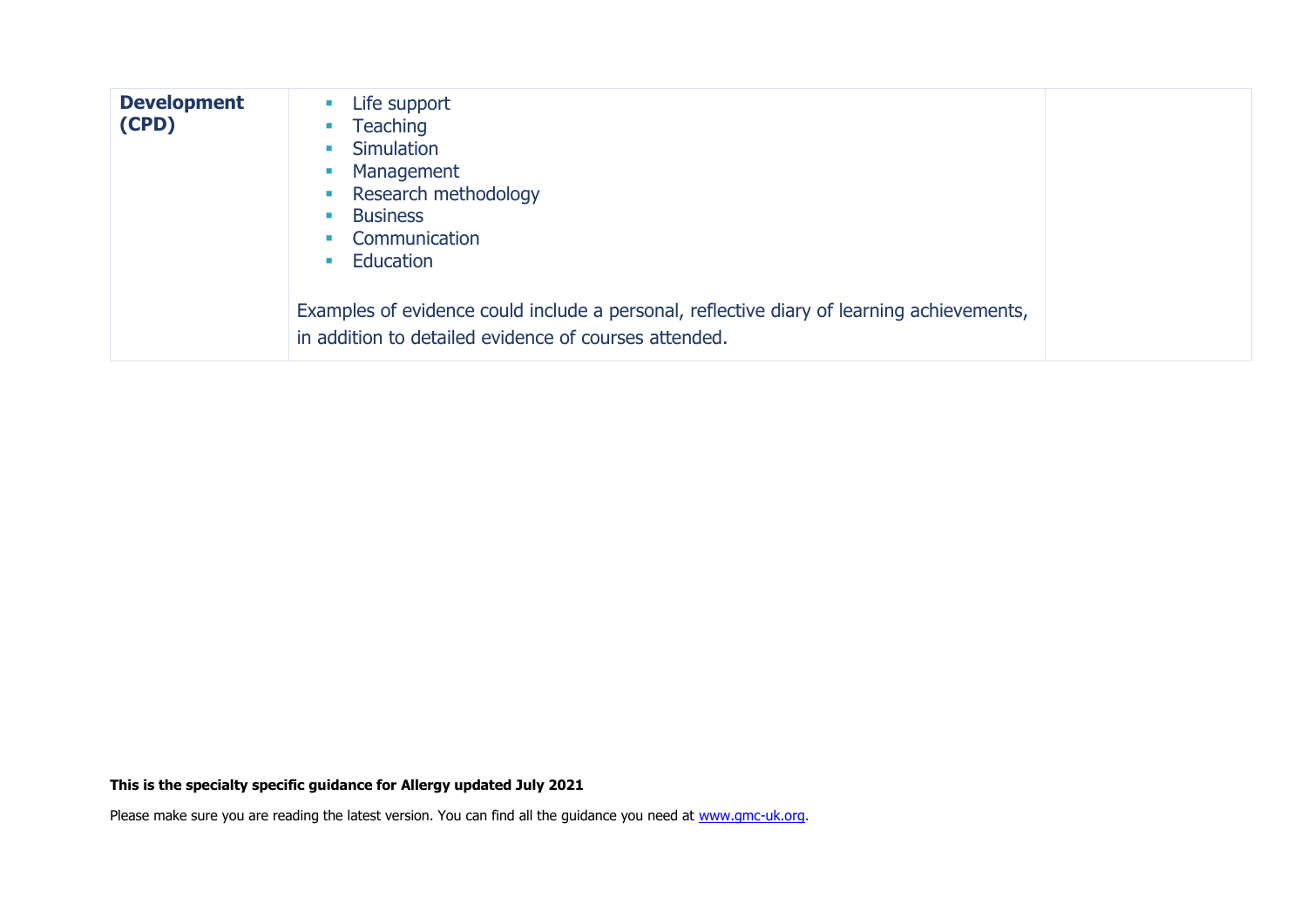# **Evidence of training and qualifications**

Substantial primary evidence for any previous training towards a medical qualification should **only** be submitted if the training is directly relevant to your CESR capabilities **and** dates from the past five years. Otherwise, certificates of completion are sufficient evidence of training.

| <b>Primary medical qualification</b><br>(PMQ) | If you hold full registration with us, you do not need to submit your PMQ as we saw it when we<br>assessed your application for registration.<br>If you do not hold registration, you will need to have your PMQ independently verified by ECFMG<br>before we can grant you full registration with a licence to practise.<br>You can find out more about primary source verification on our website.<br>You only need to get your PMQ verified by ECFMG. The rest of your evidence should be verified in<br>line with our quidance.                               |
|-----------------------------------------------|-------------------------------------------------------------------------------------------------------------------------------------------------------------------------------------------------------------------------------------------------------------------------------------------------------------------------------------------------------------------------------------------------------------------------------------------------------------------------------------------------------------------------------------------------------------------|
| <b>Specialist medical</b><br>qualification(s) | Please provide an <b>authenticated copy</b> of any specialist medical qualifications you hold.<br>Evidence of completion of full MRCP(UK) or equivalent. MRCPCH is acceptable for applicants<br>demonstrating alternative core capabilities in paediatrics.<br>Applicants must also demonstrate an appropriate test of knowledge to that required for the CCT<br>which is the Allergy and Clinical Immunology Certificate Examination (ACICE)/FRCPath<br>Part 1.<br>There are no qualifications from outside Europe that enable automatic entry to the Specialist |
|                                               | Register in any specialty. An evaluation is made based on an applicant's whole career and                                                                                                                                                                                                                                                                                                                                                                                                                                                                         |

#### **This is the specialty specific guidance for Allergy updated July 2021**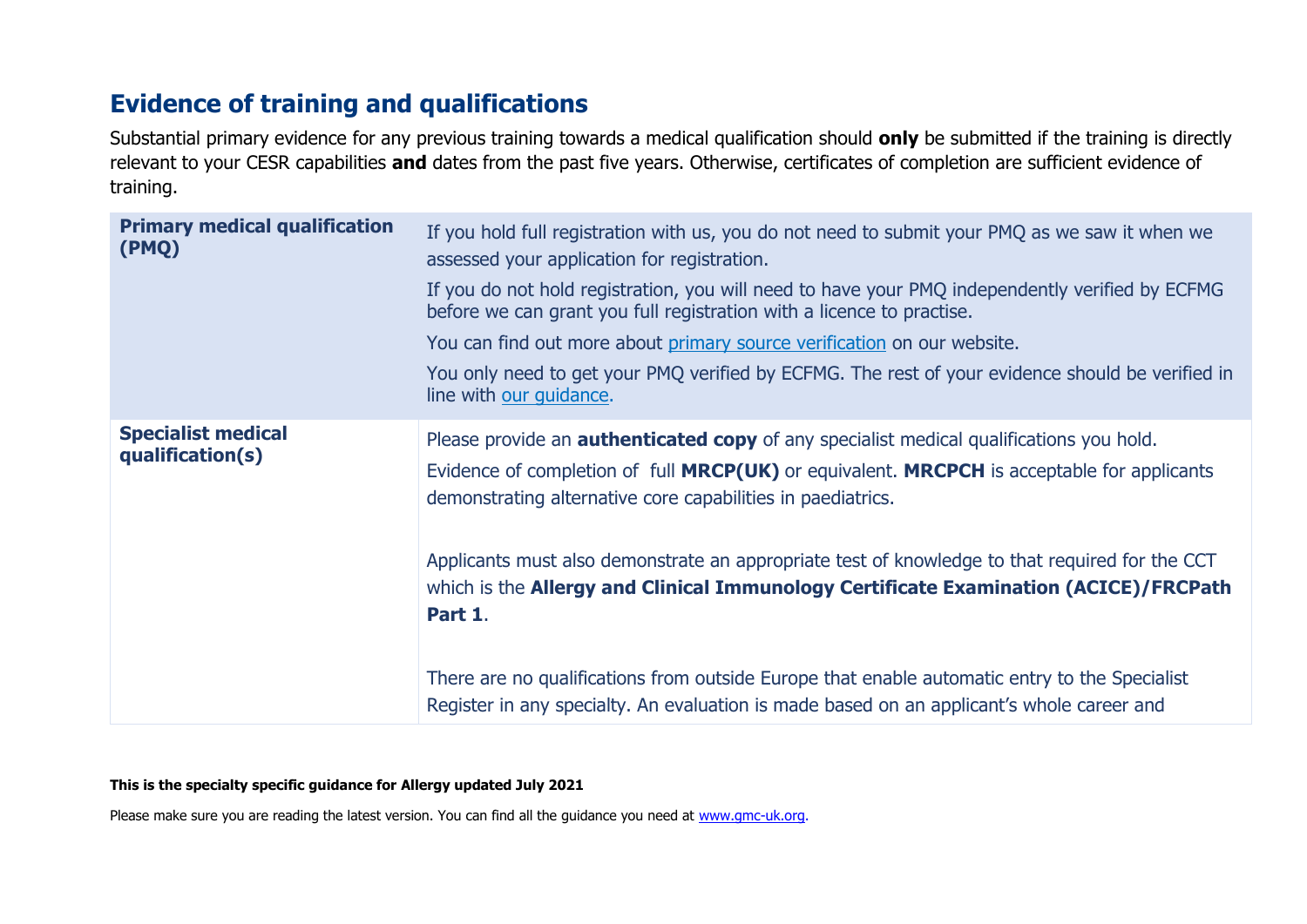|                                                  | therefore two applicants with the same qualifications but different training and/or experience may<br>not receive the same decision.                                                                                                                                                                                                                                                                                                                                           |
|--------------------------------------------------|--------------------------------------------------------------------------------------------------------------------------------------------------------------------------------------------------------------------------------------------------------------------------------------------------------------------------------------------------------------------------------------------------------------------------------------------------------------------------------|
|                                                  | If your specialist medical qualification is from outside the UK, please ensure that you provide the<br>following evidence in addition to your qualification:<br>Training curriculum or examination syllabus<br>$\circ$<br>Formal period assessments completed during training (these may be older than five years)<br>$\circ$                                                                                                                                                  |
| <b>Recent specialist training</b>                | If you have worked in posts approved for a specialist training programme for a relevant<br>qualification outside the UK in the past five years, please provide an <b>authenticated copy</b> of the<br>curriculum or syllabus that was in place when you undertook your training.                                                                                                                                                                                               |
|                                                  | If a formal curriculum or syllabus (including assessment methods) is not available please provide a<br>letter from the awarding body outlining the content of the training programme or examination.                                                                                                                                                                                                                                                                           |
|                                                  | You must provide evidence of formal periodic assessment during your training. This evidence must<br>have been completed at the time the training was undertaken (if it is completed retrospectively<br>less weight will be given to the information provided). If you do not supply formal assessment<br>documents, the curriculum must demonstrate how you were assessed. A detailed letter of<br>verification from an educational supervisor would satisfy this requirement. |
|                                                  | If areas for development were highlighted, please provide evidence to demonstrate that you have<br>subsequently addressed them.                                                                                                                                                                                                                                                                                                                                                |
|                                                  | If you have undertaken approved specialty training towards a CCT or CESR(CP) in this specialty in<br>the UK in the past five years, you should provide a copy of your ARCPs.                                                                                                                                                                                                                                                                                                   |
| <b>Specialist registration outside</b><br>the UK | Please provide an <b>authenticated copy</b> of details of the registration requirements of that<br>authority.                                                                                                                                                                                                                                                                                                                                                                  |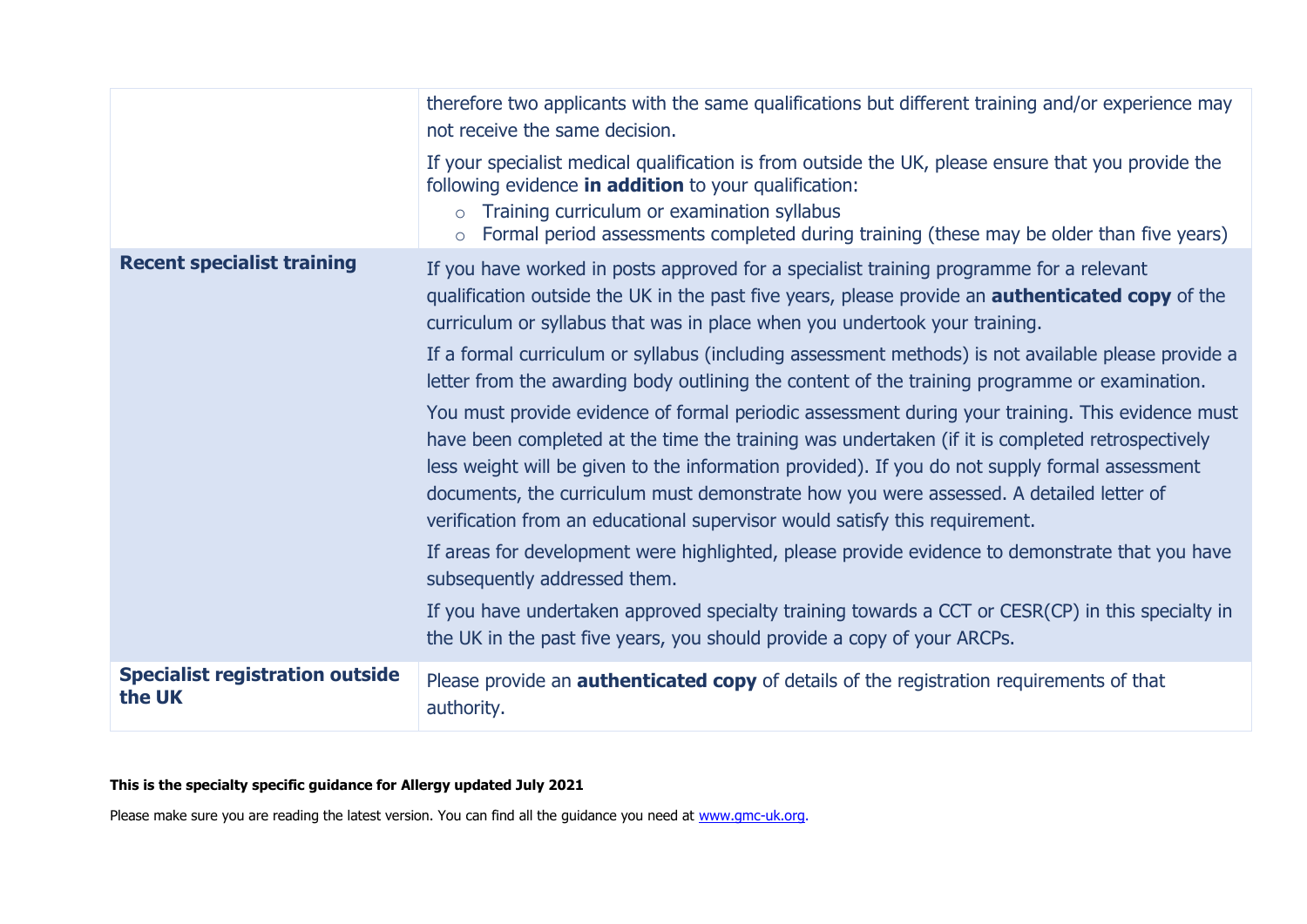You may include postgraduate qualifications if they are relevant to associated capabilities e.g. teaching, management, research methodology. Please provide **copies** of certificates.

# **Evidence of employment in posts and duties (including training posts)**

| <b>Employment letters and</b><br>contracts of employment | The information in these letters and contracts <b>must</b> match your CV. They will confirm the<br>following:<br>dates you were in post<br>post title, grade, training<br>type of employment: permanent, fixed term, or part time (including percentage of whole<br>time equivalent) |
|----------------------------------------------------------|--------------------------------------------------------------------------------------------------------------------------------------------------------------------------------------------------------------------------------------------------------------------------------------|
| <b>Job descriptions</b>                                  | These <b>must</b> match the information in your CV. They will confirm the following:<br>your position within the structure of your department<br>your post title<br>your clinical and non-clinical commitment<br>your involvement in teaching or training.                           |
| <b>Rotas</b>                                             | You must provide samples of your rotas from the last three years. These should demonstrate your<br>weekly clinical and non-clinical activities. For example, if you worked a 1:8 rota, you should submit<br>eight consecutive weeks' rota to represent that placement.               |

#### **This is the specialty specific guidance for Allergy updated July 2021**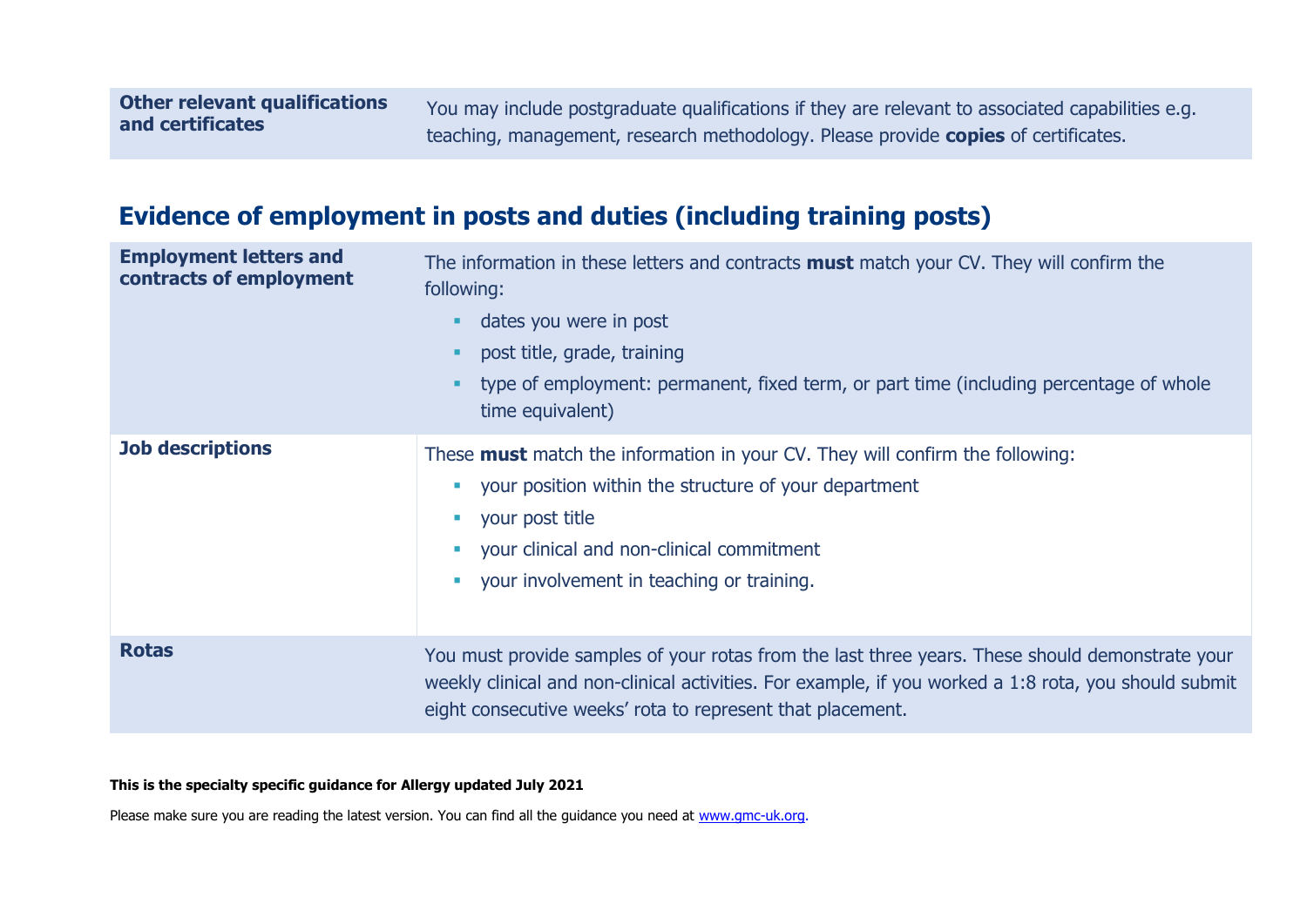| <b>Departmental/ Unit annual</b><br>caseload statistics | You should provide departmental and unit caseload statistics, activity data, range and scope of<br>work undertaken in a placement from the last three years.                                                                                                                                                                                                |
|---------------------------------------------------------|-------------------------------------------------------------------------------------------------------------------------------------------------------------------------------------------------------------------------------------------------------------------------------------------------------------------------------------------------------------|
| <b>Appraisal</b>                                        | Those working in an NHS or managed environment should submit evidence of annual appraisals. A<br>revalidation or appraisal portfolio would be appropriate (if it is completed retrospectively less<br>weight will be given to the information provided).                                                                                                    |
|                                                         | For non-training posts you should provide evidence of ongoing evaluation of your performance.<br>This may take the format of formal appraisals by the department head or line manager (clinical<br>director, medical director, professor).                                                                                                                  |
|                                                         | For those applicants working in independent practice it is recommended that at least one<br>employer. Appraisal is undertaken and summary documentation of this submitted with the<br>application.                                                                                                                                                          |
|                                                         | Where an applicant is not based in the UK alternative forms of appraisal are strongly advised.<br>Alternative evidence may include letters (written at the time) commenting on your performance. In<br>addition, where no formal appraisal or assessment forms are available you must provide<br>information on the method of career review or progression. |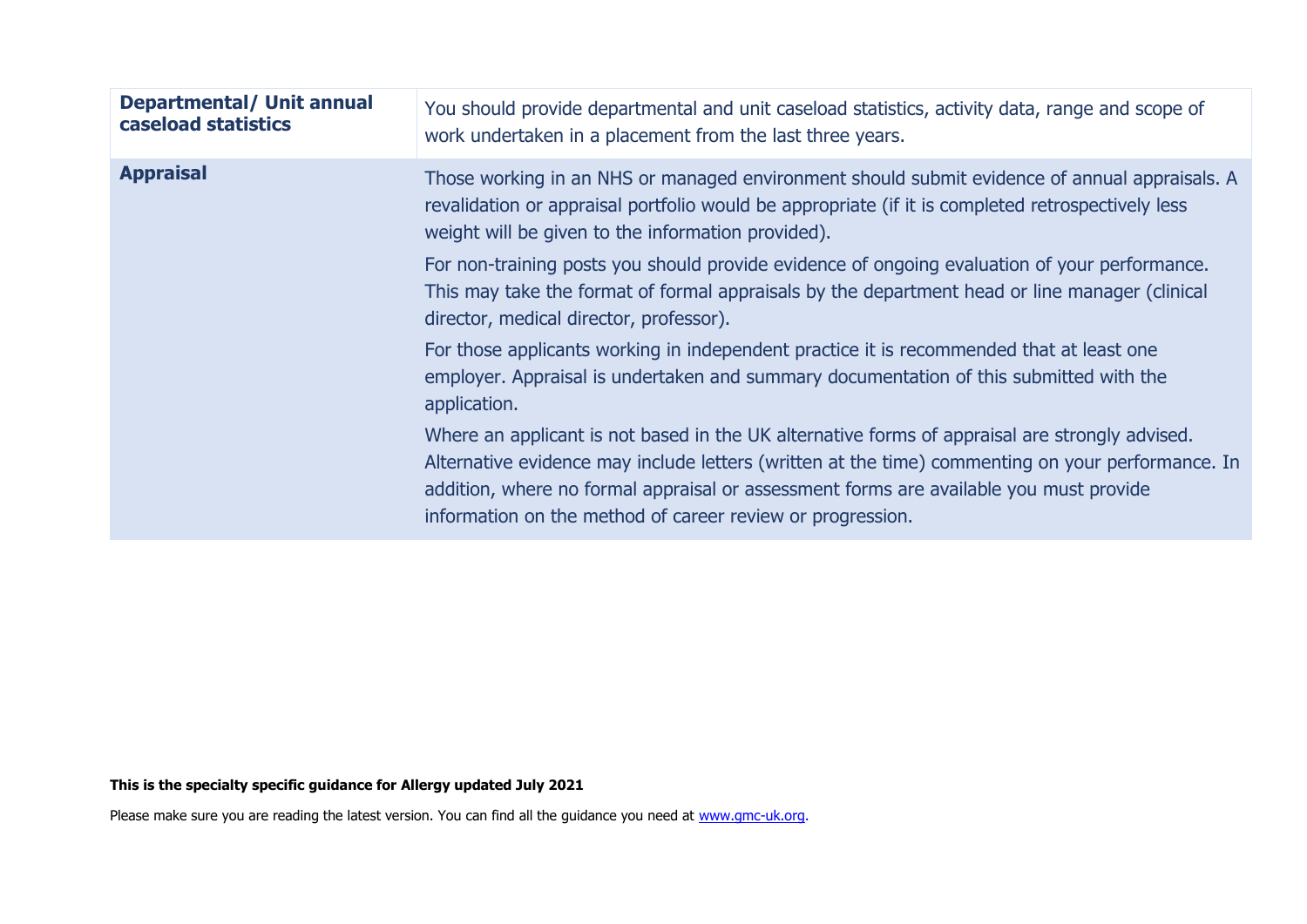### **Generic CiPs**

The suggested documentation is given below each CiP and the overall numbers expected are given in the section above. Each piece of evidence can support more than one CiP and you should cross reference

### **CiP 1: Able to function successfully within NHS organisational and management systems**

### **Key skills:**

- Aware of, and adheres to, the GMC professional requirements
- Aware of public health issues including population health, social determinants of health and global health perspectives
- **•** Demonstrates effective clinical leadership
- Demonstrates promotion of an open and transparent culture
- Keeps up to date through learning and teaching
- **Demonstrates engagement in career planning**
- **•** Demonstrates capabilities in dealing with complexity and uncertainty
- Aware of the role and processes for commissioning
- Aware of the need to use resources wisely

### **Suggested documentation:**

- Reports from consultants who have worked with you, such as the Multiple Consultant Report (MCR)
- Feedback from a variety of clinical and non-clinical colleagues who have worked with you, such as the Multisource Feedback (MSF)
- Evidence of taking an active role in governance structures, including service development. This may, for example, include the minutes of meetings for governance and unit management in which the applicant has been involved, MDT meetings, and any documented service development initiatives such as QIPAT.

#### **This is the specialty specific guidance for Allergy updated July 2021**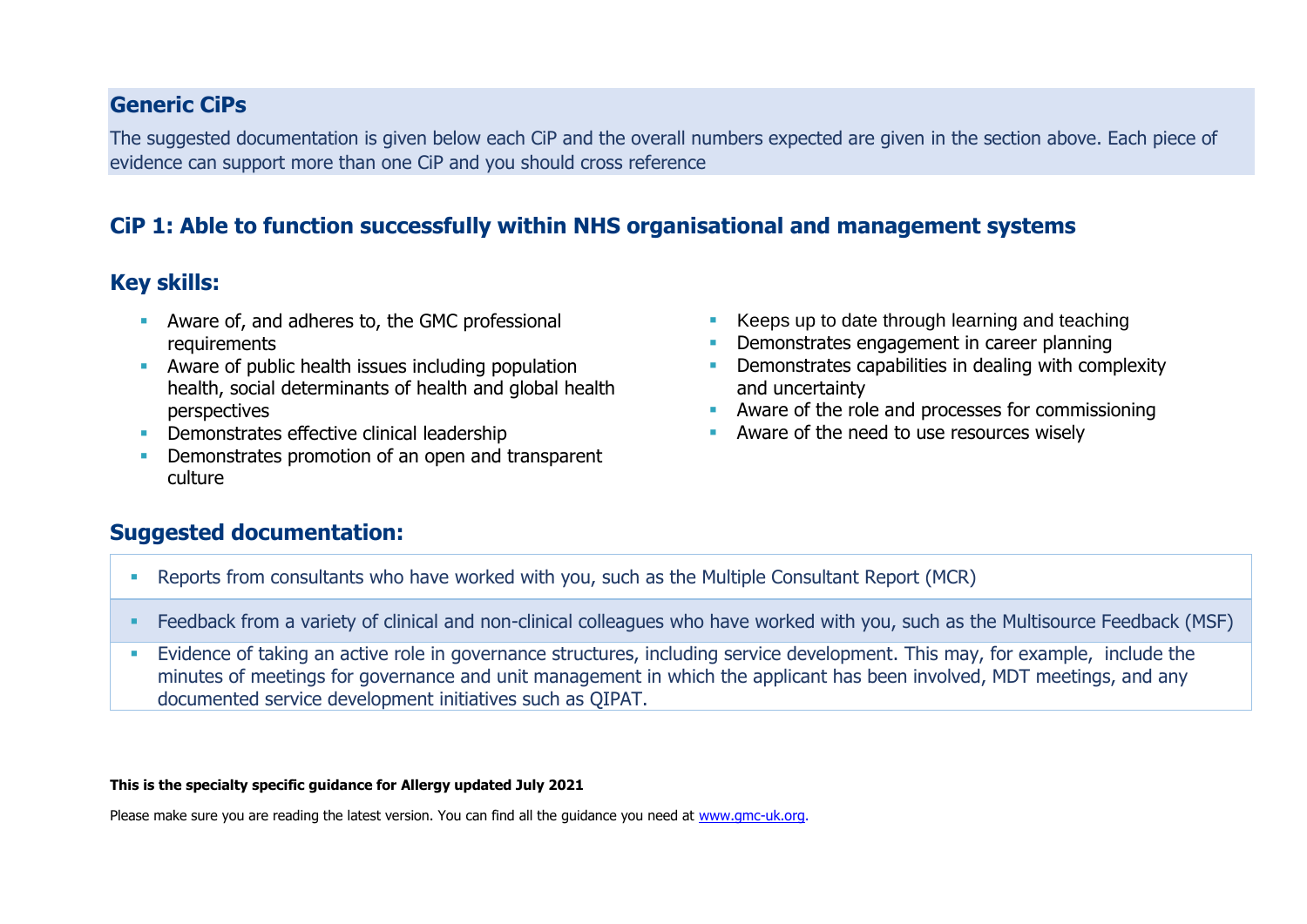### **CiP 2: Able to deal with ethical and legal issues related to clinical practice**

### **Key skills:**

- **EXECT** Aware of national legislation and legal responsibilities, including safeguarding vulnerable groups
- Behaves in accordance with ethical and legal requirements
- **•** Demonstrates ability to offer apology or explanation when appropriate
- **•** Demonstrate ability to lead the clinical team in ensuring that ethical and legal factors are considered openly and consistently

### **Suggested documentation:**

- Reports from consultants who have worked with you, such as the Multiple Consultant Report (MCR), end of placement and appraisal reports
- Feedback from a variety of clinical and non-clinical colleagues who have worked with you, such as the Multisource Feedback (MSF)
- Evidence of ability to assess the mental capacity of patients to make healthcare decisions. Evidence could include:
	- Reflections on cases where you had to assess a patient's mental capacity
- Evidence of involvement in making best interests' decisions, such as:
	- Notes
	- Letters
	- Meeting minutes

#### **This is the specialty specific guidance for Allergy updated July 2021**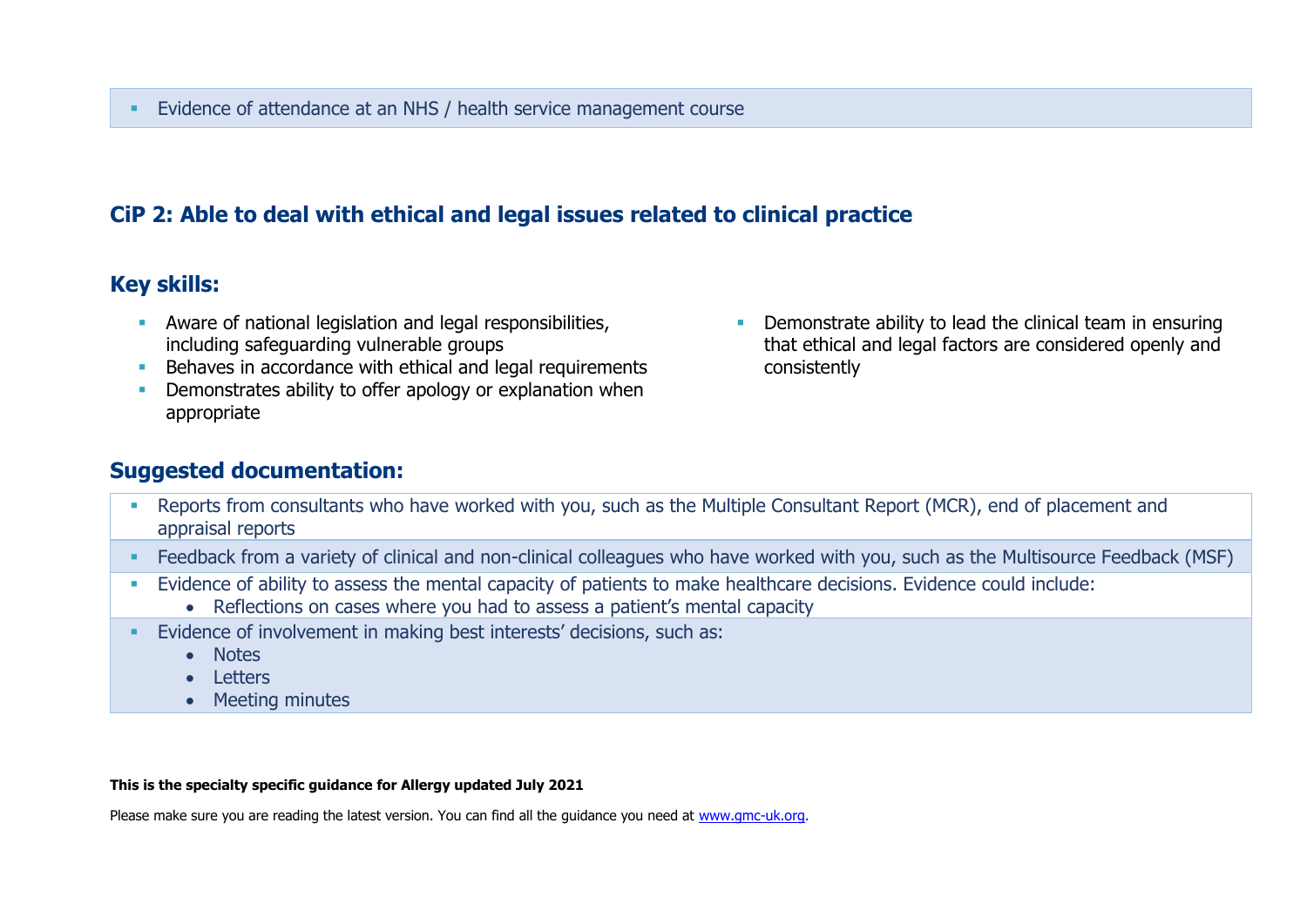- Awareness of relevant legislation, including mental capacity legislation by completion of an online training course, for example:
	- eLfH Mental Capacity Act:<https://www.e-lfh.org.uk/programmes/mental-capacity-act/>
	- CPD Online Mental Capacity Act:<https://cpdonline.co.uk/course/mental-capacity-act/>
	- SCIE Mental Capacity Act:<https://www.scie.org.uk/e-learning/mca>

## **CiP 3: Communicates effectively and is able to share decision making, while maintaining appropriate situational awareness, professional behaviour and professional judgement**

### **Key skills:**

- **EXECOMMUNICATELY COMMUNICATES** clearly with patients and carers in a variety of settings
- **EXECOMMUNICATES Effectively with clinical and other** professional colleagues
- **EXECUTE:** Identifies and manages barriers to communication (e.g. cognitive impairment, speech and hearing problems, capacity issues)
- Demonstrates effective consultation skills including effective verbal and non-verbal interpersonal skills
- **EXECT** Shares decision making by informing the patient, prioritising the patient's goals and wishes, and respecting the patient's beliefs, concerns and expectations
- Shares decision making with children and young people
- Applies management and team working skills appropriately, including influencing, negotiating, reassessing priorities and effectively managing complex, dynamic situations

### **Suggested documentation:**

**EXECTS FREPORTS from consultants who have worked with you, such as the Multiple Consultant Report (MCR), end of placement and** appraisal reports

#### **This is the specialty specific guidance for Allergy updated July 2021**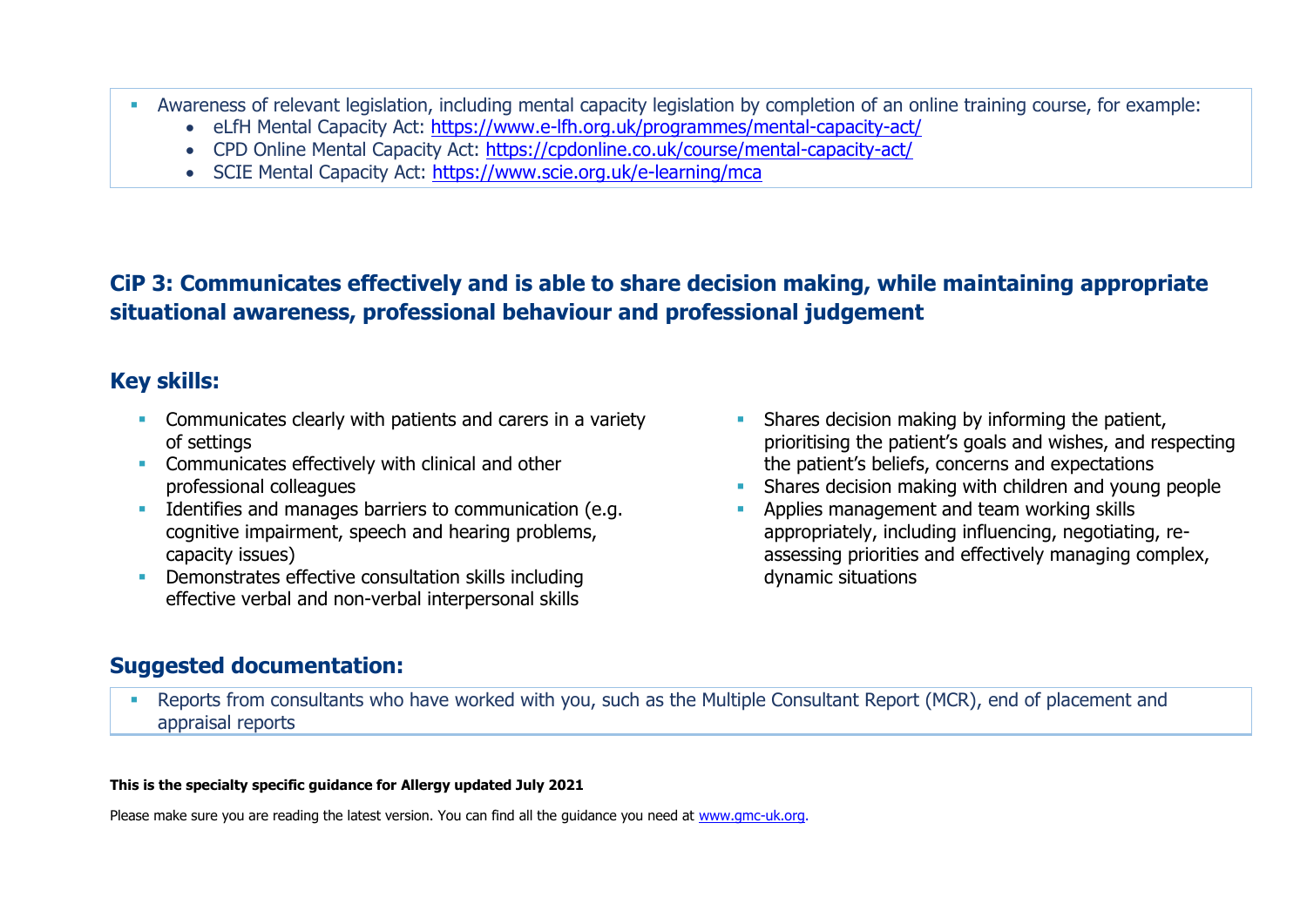- Feedback from a variety of clinical and non-clinical colleagues who have worked with you, such as the Multisource Feedback (MSF)
- **Evidence of your ability to analyse a patient's communication difficulties:** 
	- Reflective diaries
- Feedback from patients, such as a patient survey
- **•** Reflective practice entries about patients or families who posed difficulties
- **Exercised learning event**

## **CiP 4: Is focused on patient safety and delivers effective quality improvement in patient care**

### **Key skills:**

- Makes patient safety a priority in clinical practice
- Raises and escalates concerns where there is an issue with patient safety or quality of care
- **Demonstrates commitment to learning from patient safety** investigations and complaints
- **E** Shares good practice appropriately
- **Contributes to and delivers quality improvement**

### **Suggested documentation:**

- **■** Understands basic Human Factors principles and practice at individual, team, organisational and system levels
- **■** Understands the importance of non-technical skills and crisis resource management
- Recognises and works within limit of personal competence
- Avoids organising unnecessary investigations or prescribing poorly evidenced treatments
- **Reports from consultants who have worked with you, such as the Multiple Consultant Report (MCR), end of placement and** appraisal reports

#### **This is the specialty specific guidance for Allergy updated July 2021**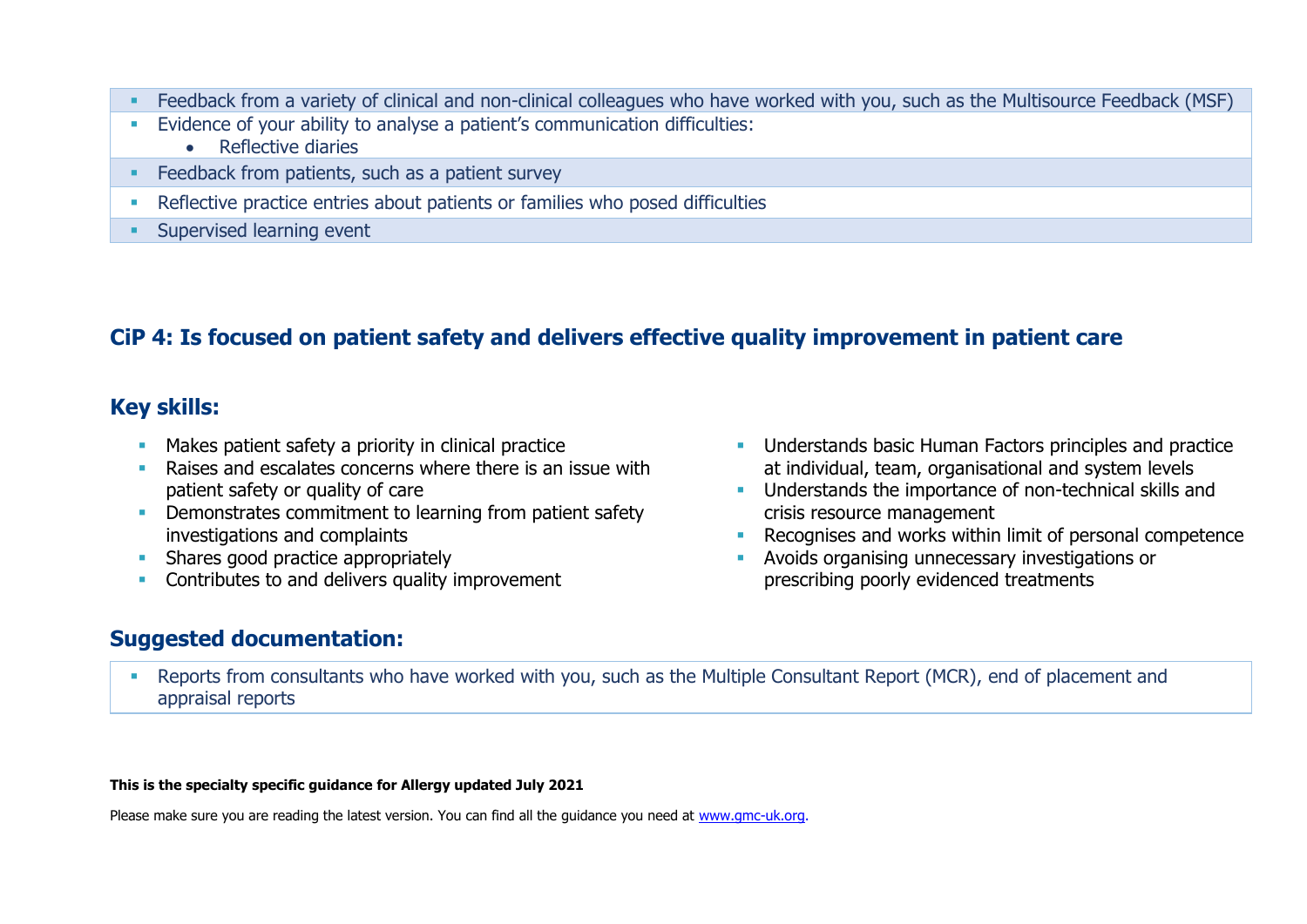- **EXECT ADDE FEEDBACK from a variety of clinical and non-clinical colleagues who have worked with you, such as the Multisource Feedback (MSF)**
- **EXECTE ENDIFIERT PREFIELD EXECTE PROT** Reflective practice entries about patients or families who posed difficulties
- Evidence that you have arranged and attended meetings about a patient with Social Services or other non-health organisations. For example:
	- Meeting minutes, demonstrating your attendance and participation
	- Invites sent from you demonstrating arranging meetings
- **Exercised learning event**
- Documented evidence of development of procedures to improve inter-service and inter-agency communication, you will need to demonstrate your involvement in the new procedure and its effectiveness
- **EXECTE:** Specific quality improvement activity, such as a QIPAT
- **EX Copies of letters you have written to NHS and non-NHS services involved with patients**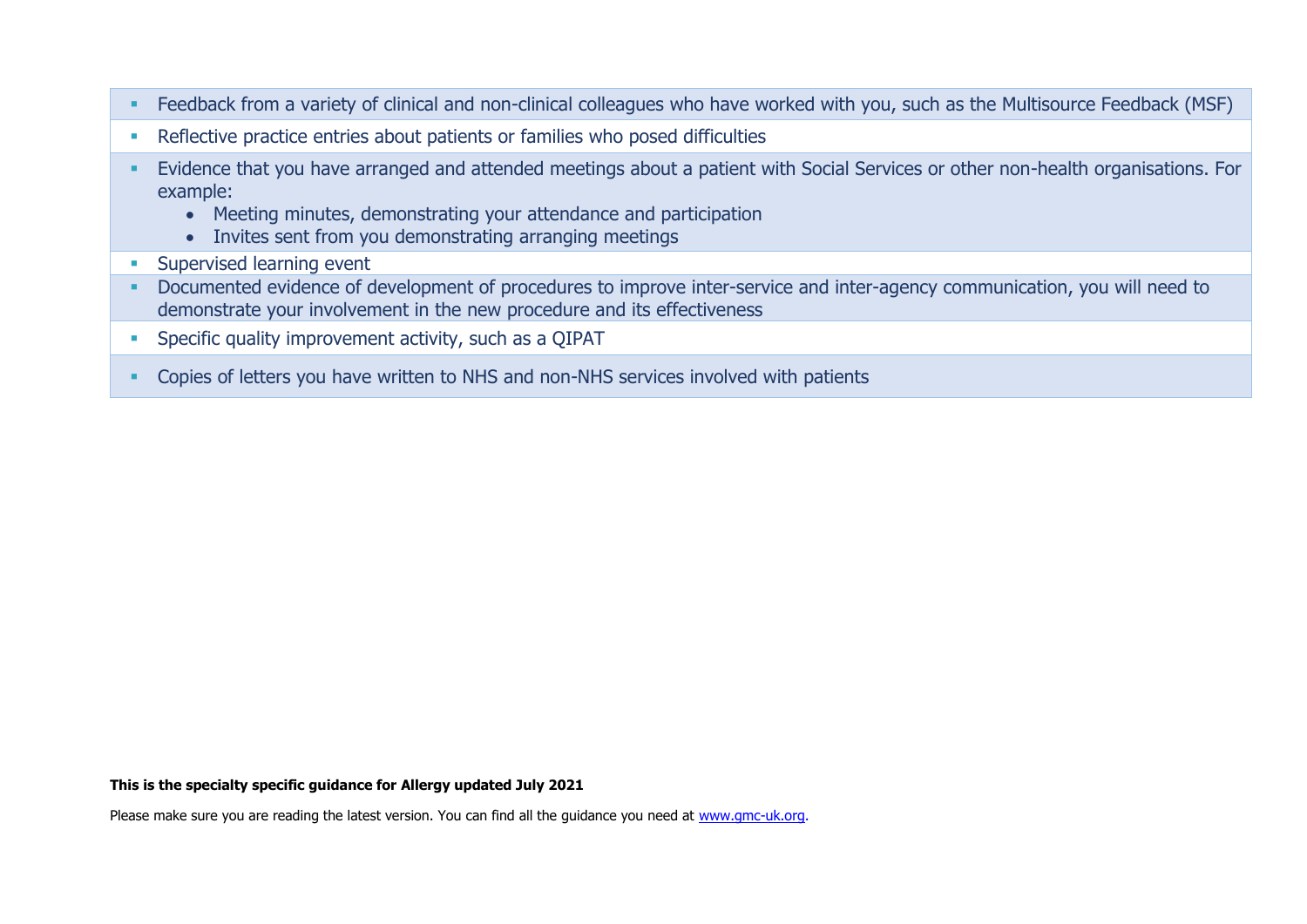### **CiP 5: Carries out research and manages data appropriately**

### **Key skills:**

- **EXECT** Manages clinical information / data appropriately
- **Understands principles of research and academic writing**
- **•** Demonstrates ability to carry out critical appraisal of the literature
- **EXECUTE:** Understands the role of evidence in clinical practice and demonstrates shared decision making with patients
- Demonstrates appropriate knowledge of research methods, including qualitative and quantitative approaches in scientific enquiry
- Demonstrates appropriate knowledge of research principles and concepts and the translation of research into practice
- Follows guidelines on ethical conduct in research and consent for research
- **•** Understands public health epidemiology and global health patterns
- **EXECOGNISES potential of applied informatics, genomics,** stratified risk and personalised medicine and seeks advice for patient benefit when appropriate

### **Suggested documentation:**

- Reports from consultants who have worked with you, such as the Multiple Consultant Report (MCR), end of placement and appraisal reports
- Feedback from a variety of clinical and non-clinical colleagues who have worked with you, such as the Multisource Feedback (MSF)
- **Evidence of completion of Good Clinical Practice (GCP) training:** 
	- [www.nihr.ac.uk/health-and-care-professionals/learning-and-support/good-clinical-practice](https://www.nihr.ac.uk/health-and-care-professionals/learning-and-support/good-clinical-practice.htm)

#### **This is the specialty specific guidance for Allergy updated July 2021**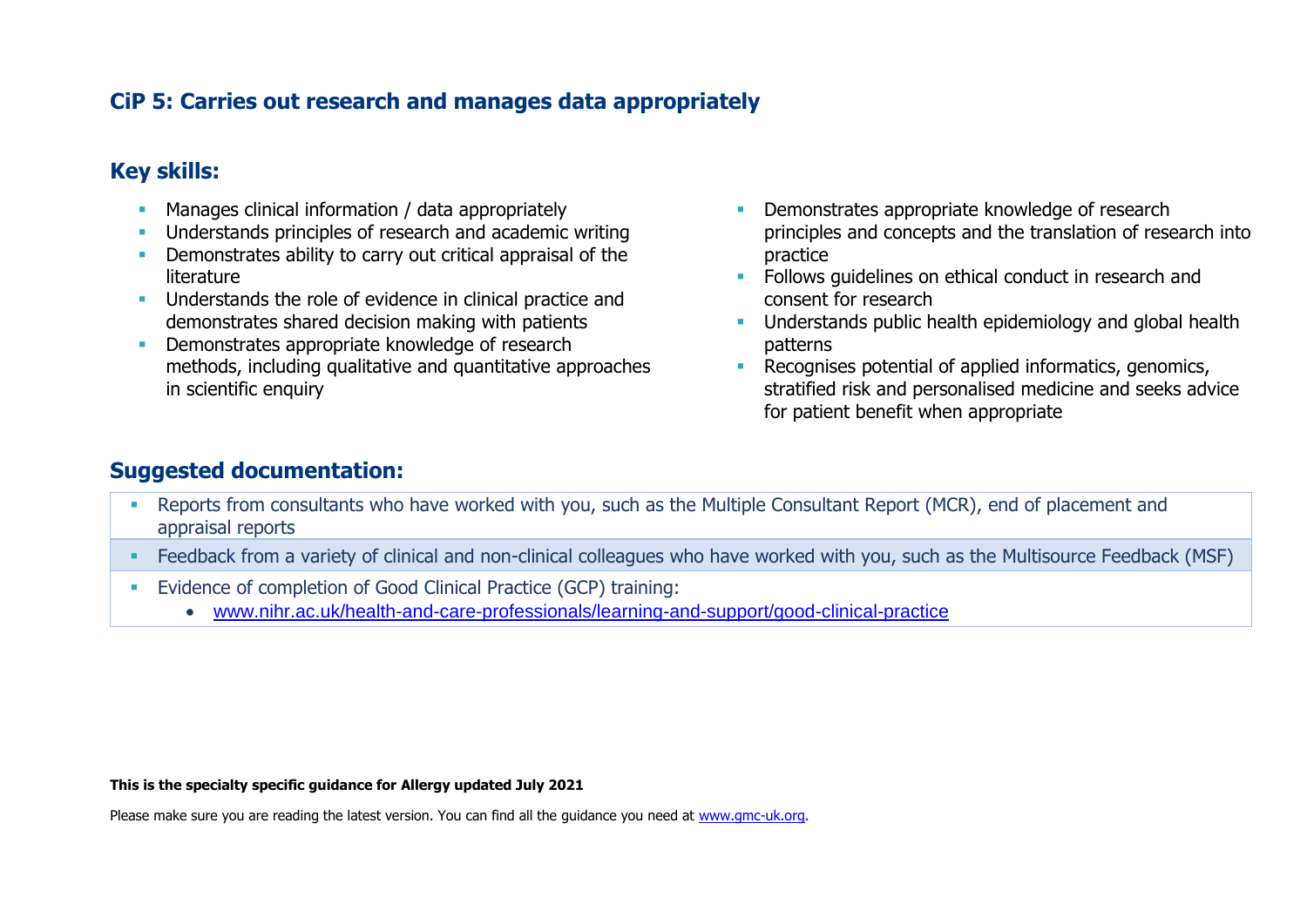- Documented evidence of research activity. This may include evidence of:
	- Helping in a project
	- Reviewing research papers / grants
	- Writing and co-authoring research papers
	- Contributing to research projects
- **•** Presentations either lectures (podium presentations) or poster presentations
- Publications

### **CiP 6: Acts as a clinical teacher and clinical supervisor**

### **Key skills:**

- Delivers effective teaching and training to medical students, junior doctors and other healthcare professionals
- **EXECT** Delivers effective feedback with action plan
- **EXECUTE:** Able to supervise less experienced trainees in their clinical assessment and management of patients
- Able to supervise less experienced trainees in carrying out appropriate practical procedures
- Able to act as a clinical supervisor to doctors in earlier stages of training

### **Suggested documentation:**

- **EXECTS FREPORTS from consultants who have worked with you, such as the Multiple Consultant Report (MCR), end of placement and** appraisal reports
- **EXECT ADDE FEEDBACK from a variety of clinical and non-clinical colleagues who have worked with you, such as the Multisource Feedback (MSF)**

#### **This is the specialty specific guidance for Allergy updated July 2021**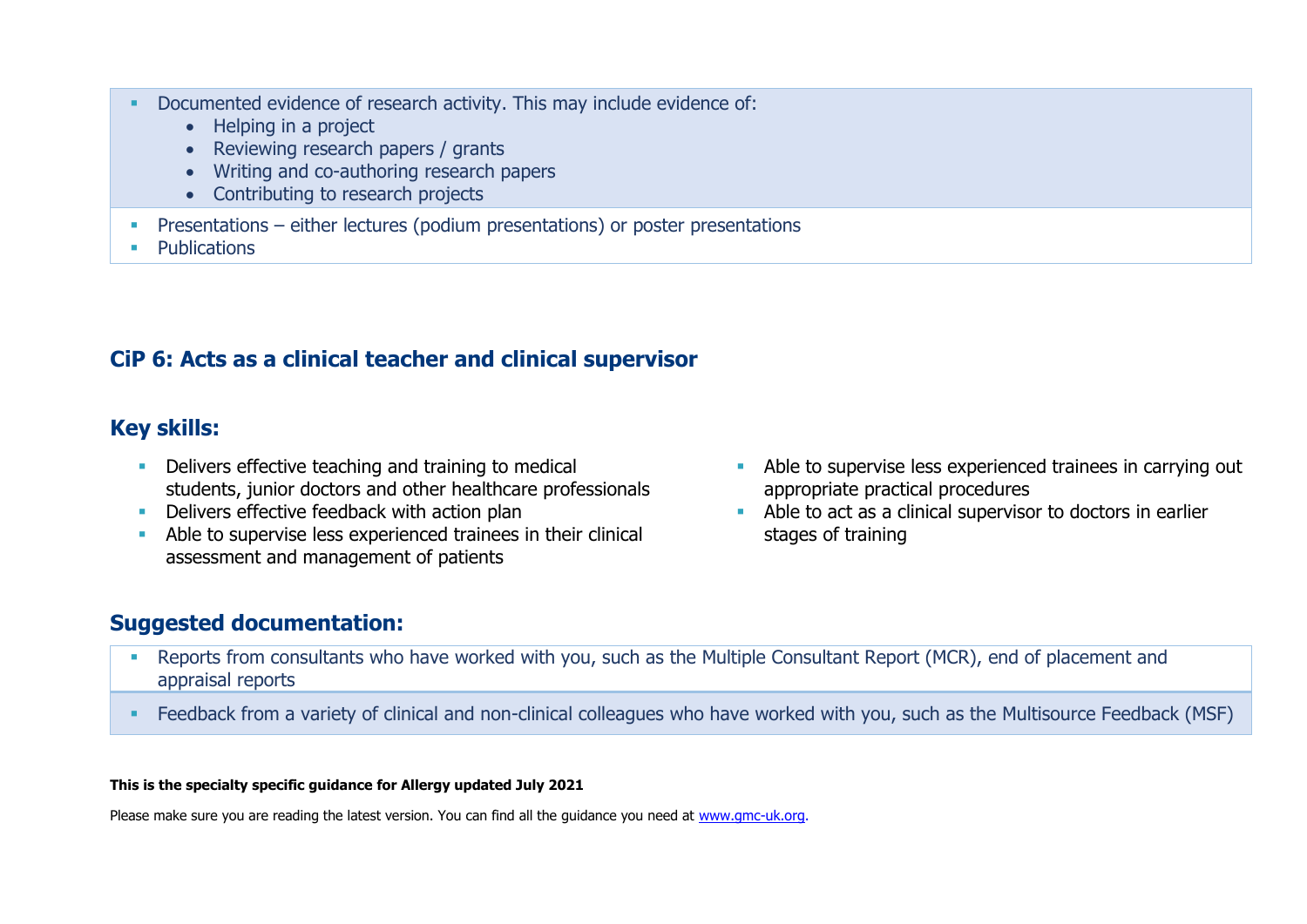- **EXECOM** Completion of relevant training course(s), such as management or leadership courses
- **•** Feedback from formal teaching sessions to medical and non-medical staff:
	- Teaching Observation SLE (TO)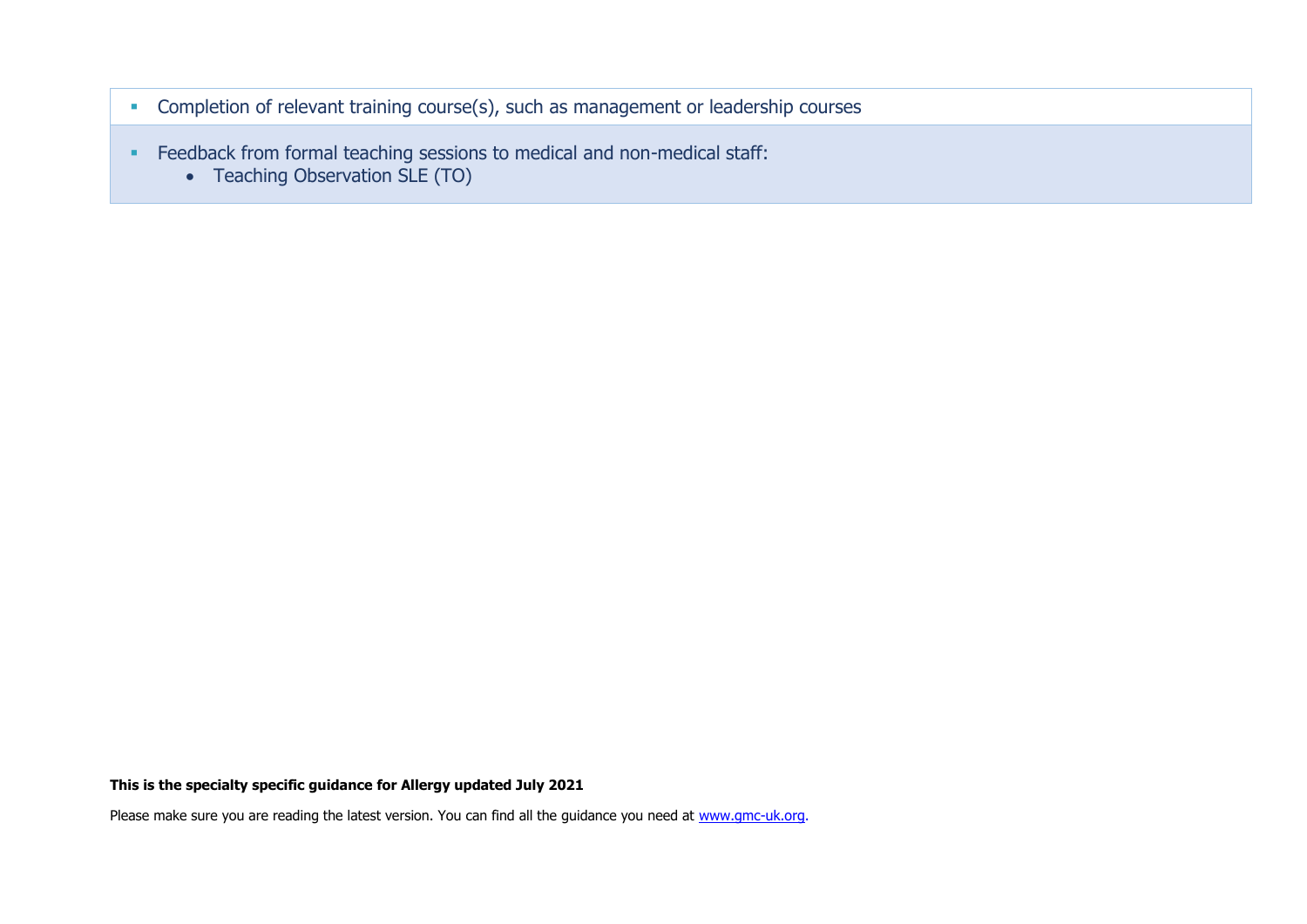# **Specialty Specific CiPs**

Applicants must demonstrate that they are currently practising at the level of 'entrusted to act independently' in all specialty CiPs. Further detail regarding the descriptors for the key skills in each specialty specific CiP can be found in the [curriculum.](https://www.gmc-uk.org/education/standards-guidance-and-curricula/curricula#T)

## **Specialty CiP 1: Managing, developing, and delivering allergy services in all appropriate service settings**

## **Key skills:**

- **Demonstrates effective clinical management of allergic** diseases and other conditions that can present with features of allergic disease
- **•** Demonstrates professional behaviour with regard to patients, carers, colleagues and others
- Delivers patient centred care including shared decision making
- **Demonstrates effective consultation skills**
- **•** Formulates an appropriate diagnostic and management plan, taking into account patient preferences
- **Explains clinical reasoning behind diagnostic and clinical** management decisions to patients/carers/guardians and

their colleagues and clearly communicates risk/benefit analysis of proposed interventions.

- **EXECTE Takes a relevant patient history including patient** symptoms, concerns, priorities and preferences
- **EXECT** Shows appropriate clinical reasoning by analysing physical and psychological findings
- **EXECUTE:** Formulates an appropriate differential diagnosis
- Formulates an appropriate diagnostic and management plan, taking into account patient preferences, available resources, the urgency of intervention and the risk/benefit ratio of potential interventions

### **Suggested documentation:**

- Feedback from a variety of clinical and non-clinical colleagues who have worked with you, such as the Multisource Feedback (MSF)
- Reports from consultants who have worked with you such as the multiple consultant report (MCR), end of placement and appraisal reports
- Minimum of one of each of the below supervised learning events (SLE):

#### **This is the specialty specific guidance for Allergy updated July 2021**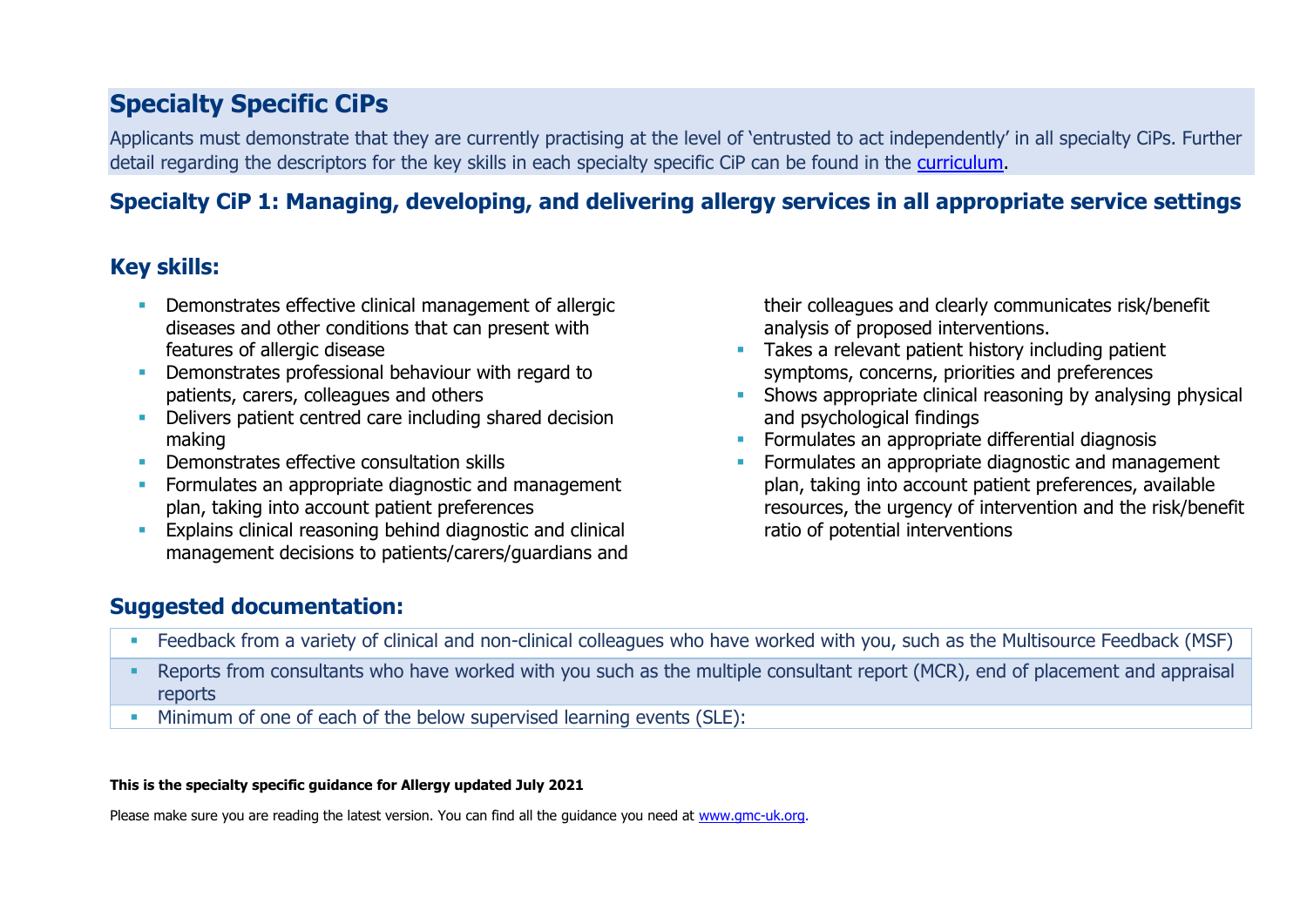| $\bullet$ CbD<br>$\bullet$ Mini-CEX                                            |
|--------------------------------------------------------------------------------|
| Direct observation of procedural skills such as DOPS                           |
| Feedback from patients, such as patient survey                                 |
| Quality improvement activity, such as a QIPAT                                  |
| Evidence of reflective practice<br><b>I</b>                                    |
| <b>FRCPath examinations</b>                                                    |
| Evidence of presentations at Grand rounds, regional and national meetings<br>п |
| <b>Publications</b>                                                            |
| <b>Clinic letters</b><br>п                                                     |
| Evidence of participation in accreditation processes                           |

# **Specialty CiP 2: Managing, developing, and delivering clinical immunology services in all appropriate service settings**

### **Key skills:**

**• Demonstrates effective clinical management of primarily** immunological conditions and other conditions that can mimic immunological disease

- **•** Delivers patient centred care including shared decision making
- **•** Demonstrates effective consultation skills

### **This is the specialty specific guidance for Allergy updated July 2021**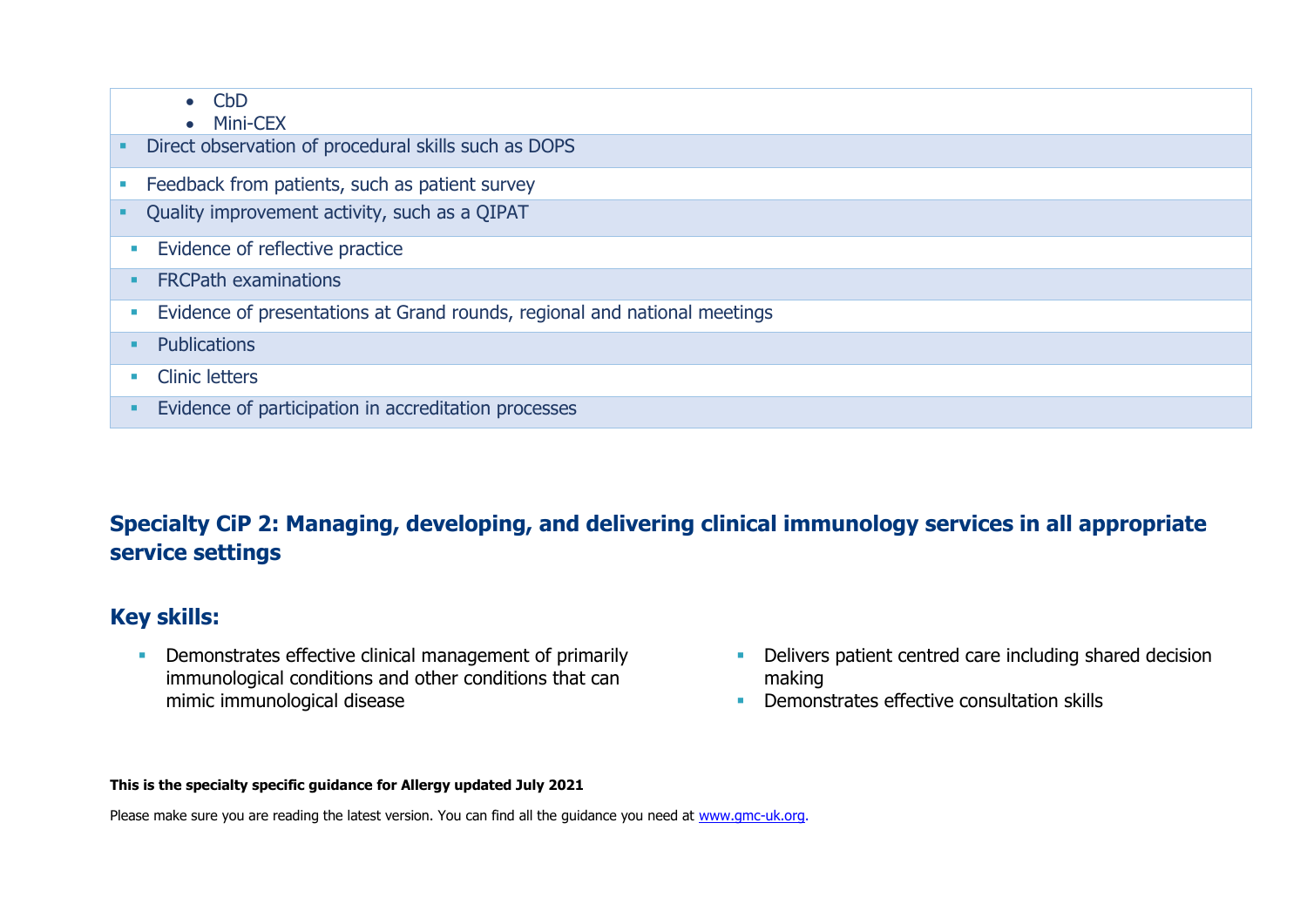- **EXECUTE:** Formulates an appropriate diagnostic and management plan, taking into account patient preferences
- **Explains clinical reasoning behind diagnostic and clinical** management decisions to patients/carers/guardians and other colleagues and clearly communicates risk/benefit analysis of proposed interventions.
- **EXT** Takes a relevant patient history including patient symptoms, concerns, priorities and preferences
- **EXECT** Shows appropriate clinical reasoning by analysing physical, immunological and psychological information
- **EXECTE:** Formulates an appropriate differential diagnosis
- **•** Formulates an appropriate diagnostic and management plan, taking into account patient preferences, available resources, the urgency of intervention and the risk/benefit ratio of potential interventions

### **Suggested documentation:**

- Feedback from a variety of clinical and non-clinical colleagues who have worked with you, such as the Multisource Feedback (MSF)
- Reports from consultants who have worked with you such as the multiple consultant report (MCR), end of placement and appraisal reports
- Minimum of one of each of the below supervised learning events (SLE):
	- CbD
	- Mini-CEX
- Direct observation of procedural skills such as DOPS
- **Example 2** Feedback from patients, such as patient survey
- Quality improvement activity, such as a QIPAT
- **Evidence of reflective practice**
- **ERCPath examinations**
- **Evidence of presentations at Grand rounds, regional and national meetings**

#### **This is the specialty specific guidance for Allergy updated July 2021**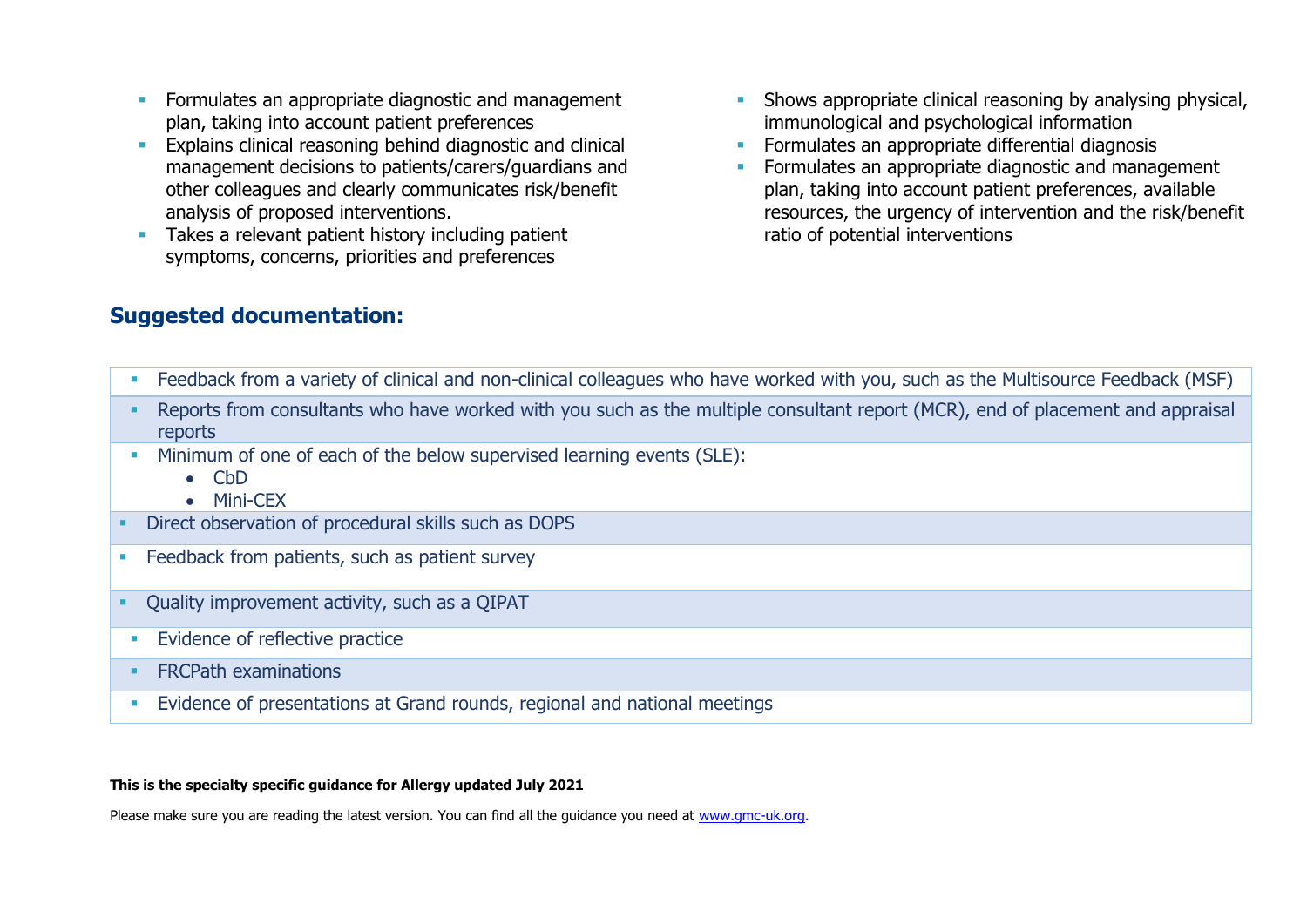- Publications
- Clinic letters
- **Evidence of participation in accreditation processes**

### **Specialty CiP 3: Providing advice to colleagues on selection, interpretation and limitations of laboratory and other investigations for common immunological and allergic conditions**

### **Key skills:**

- **Demonstrates understanding of the principles and utility of** commonly used investigations for diagnosis and monitoring for immunological and allergic conditions and their limitations
- **•** Understands and can manage uncertainty in the interpretation of immunological tests and its effect on diagnostic utility
- **•** Demonstrates ability to select appropriate tests and to interpret test results appropriately in patients with suspected allergic and immunological conditions
- **Demonstrates ability to explain the clinical reasoning** behind diagnostic decisions to patients/carers/guardians and other colleagues.
- Demonstrates ability to advise patients, colleagues, and an MDT on interpretation of test results and choice of test
- **•** Demonstrates understanding of genomics and impact of investigations on the diagnosis and treatment of allergic and immunological disease

#### **This is the specialty specific guidance for Allergy updated July 2021**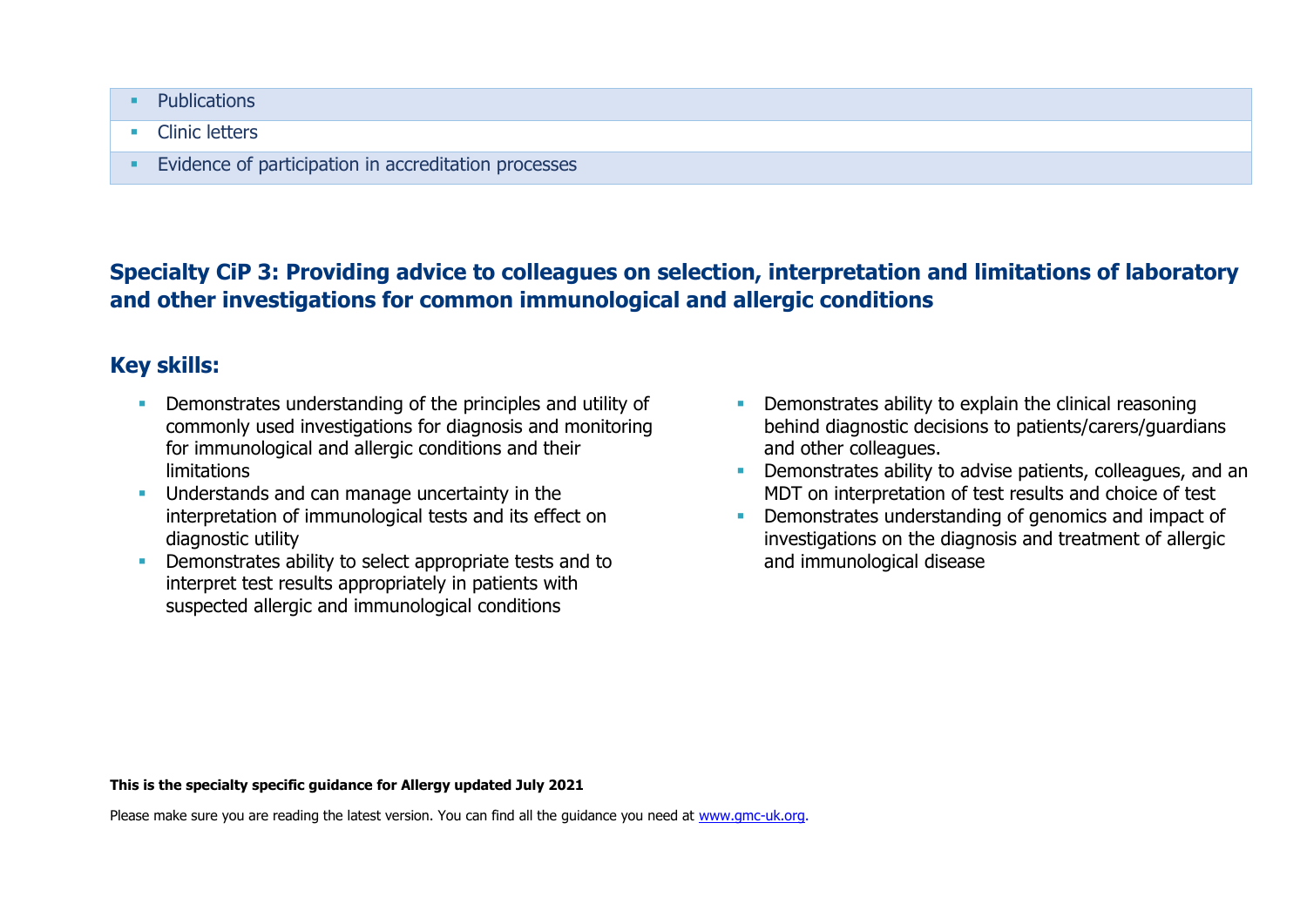### **Suggested documentation:**

- **EXECT** Feedback from a variety of clinical and non-clinical colleagues who have worked with you, such as the Multisource Feedback (MSF)
- Reports from consultants who have worked with you such as the multiple consultant report (MCR), end of placement and appraisal reports
- **EXECUTE:** Minimum of one of each of the below supervised learning events (SLE):
	- CbD
	- Mini-CEX
- Quality improvement activity, such as a QIPAT
- **ERCPath examinations**
- **Evidence of presentations at Grand rounds, regional and national meetings**
- Publications
- Clinic letters

# **Specialty CiP 4: Supporting the management of patients with allergy, immunodeficiency, auto-immune disease, and auto-inflammatory disease, in liaison with other specialties including primary care**

### **Key skills:**

**•** Demonstrates ability to develop effective management plans for patients with allergic and immunological conditions in a variety of care settings

**This is the specialty specific guidance for Allergy updated July 2021**

**•** Demonstrates effective liaison with other specialties including primary care in the management of patients with suspected allergic and immunological disease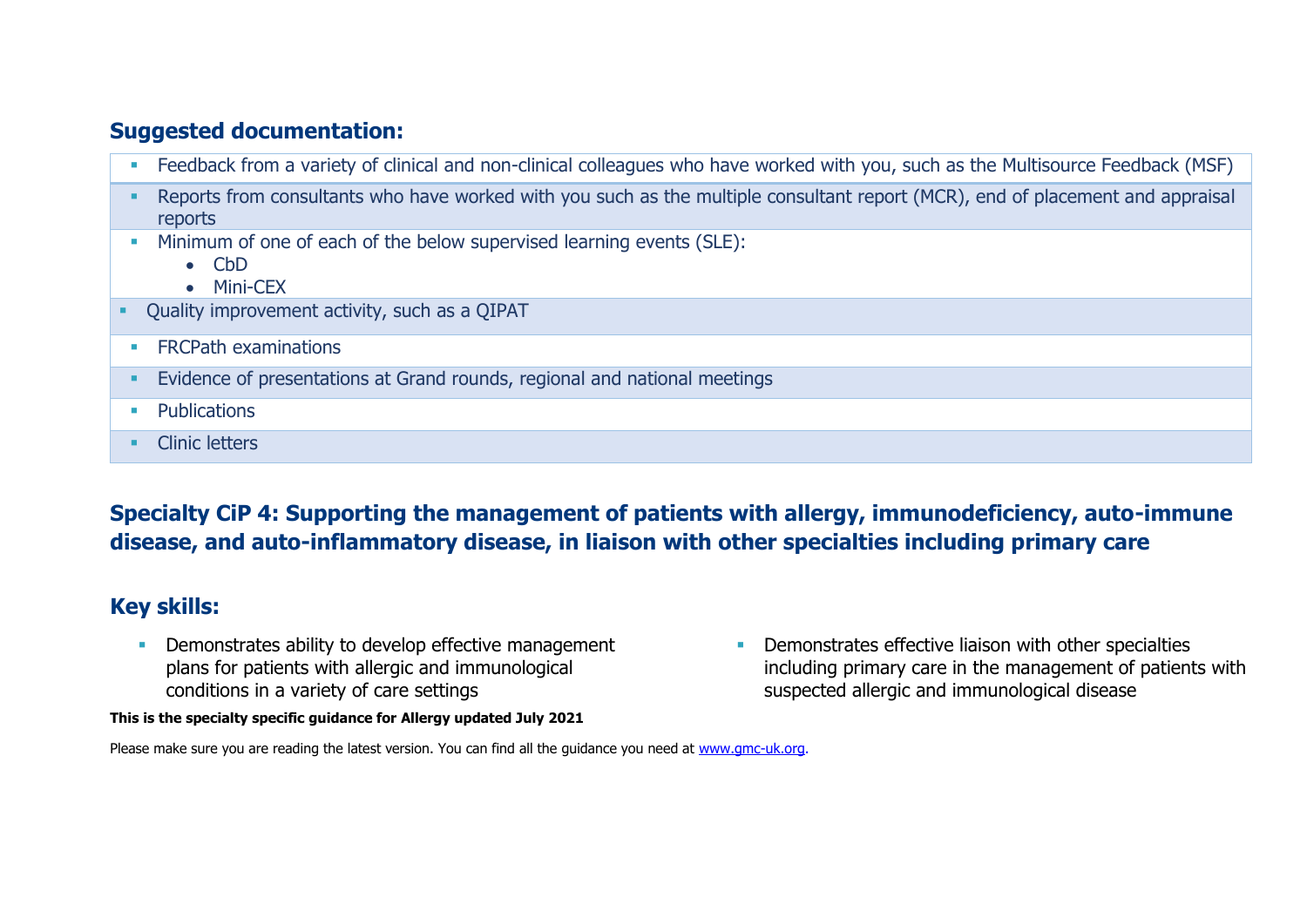- **Participates in the development of pathways and/or** protocols for patients with allergic and immunological diseases
- **•** Participates actively in the multi-disciplinary team
- Recognises the importance of prompt and accurate information sharing with primary care team
- **EXECUTE ACCURATE:** Accurate and appropriate confirmation or exclusion of allergic conditions
- **E** Supporting identification of allergic and non-allergic diseases

### **Suggested documentation:**

- **EXECT** Feedback from a variety of clinical and non-clinical colleagues who have worked with you, such as the Multisource Feedback (MSF)
- Reports from consultants who have worked with you such as the multiple consultant report (MCR), end of placement and appraisal reports
- **EXECUTE:** Minimum of one of each of the below supervised learning events (SLE):
	- CbD
	- Mini-CEX
- Direct observation of procedural skills such as DOPS
- Quality improvement activity, such as a QIPAT
- **Evidence of reflective practice**
- **•** FRCPath examinations
- **Evidence of presentations at Grand rounds, regional and national meetings**
- Publications
- Clinic letters

#### **This is the specialty specific guidance for Allergy updated July 2021**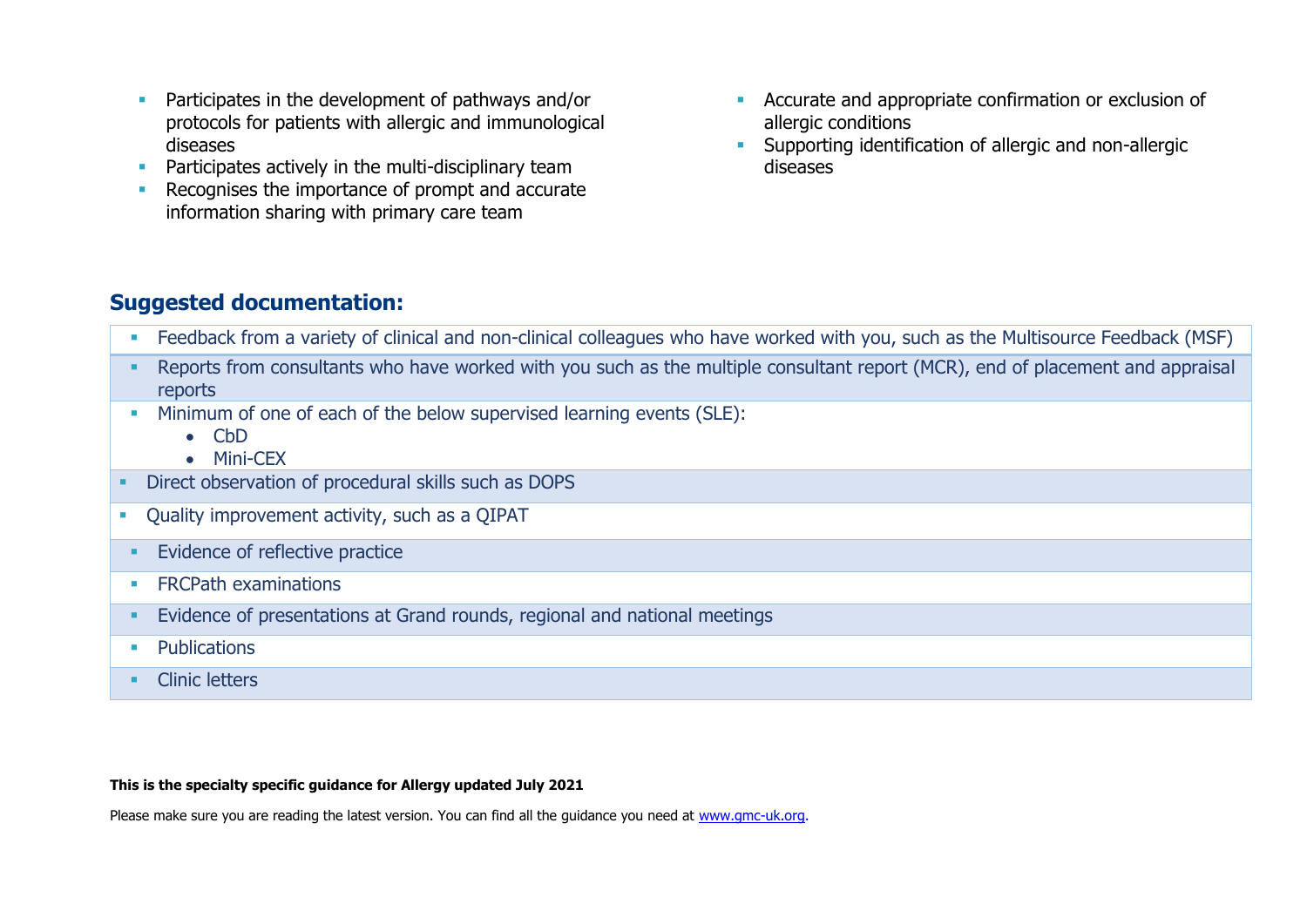### **Specialty CiP 5: Delivering and supporting both immune-mediated and other therapeutic interventions in allergic and immunological conditions**

### **Key skills:**

- **•** Demonstrate ability to deliver effective:
	- $\circ$  Therapeutic interventions for allergic and immunological conditions including:
	- Immunoglobulin
	- C1 Inhibitor and other treatments for angioedema
	- Immunotherapy
	- Desensitisation therapies
- **Biologics**
- Rescue medications
- Sequencing of therapies
- **•** Treatment and follow up of patients with anaphylaxis
- **EXECT** Support for patients and their carers, on self-care and home therapies

## **Suggested documentation:**

- Feedback from a variety of clinical and non-clinical colleagues who have worked with you, such as the Multisource Feedback (MSF)
- Reports from consultants who have worked with you such as the multiple consultant report (MCR), end of placement and appraisal reports
- **EXECUTE:** Minimum of one of each of the below supervised learning events (SLE):
	- CbD
	- Mini-CEX
- Direct observation of procedural skills such as DOPS
- **EXECO FEEDBACK from patients, such as patient survey**
- Ouality improvement activity, such as a OIPAT

### **This is the specialty specific guidance for Allergy updated July 2021**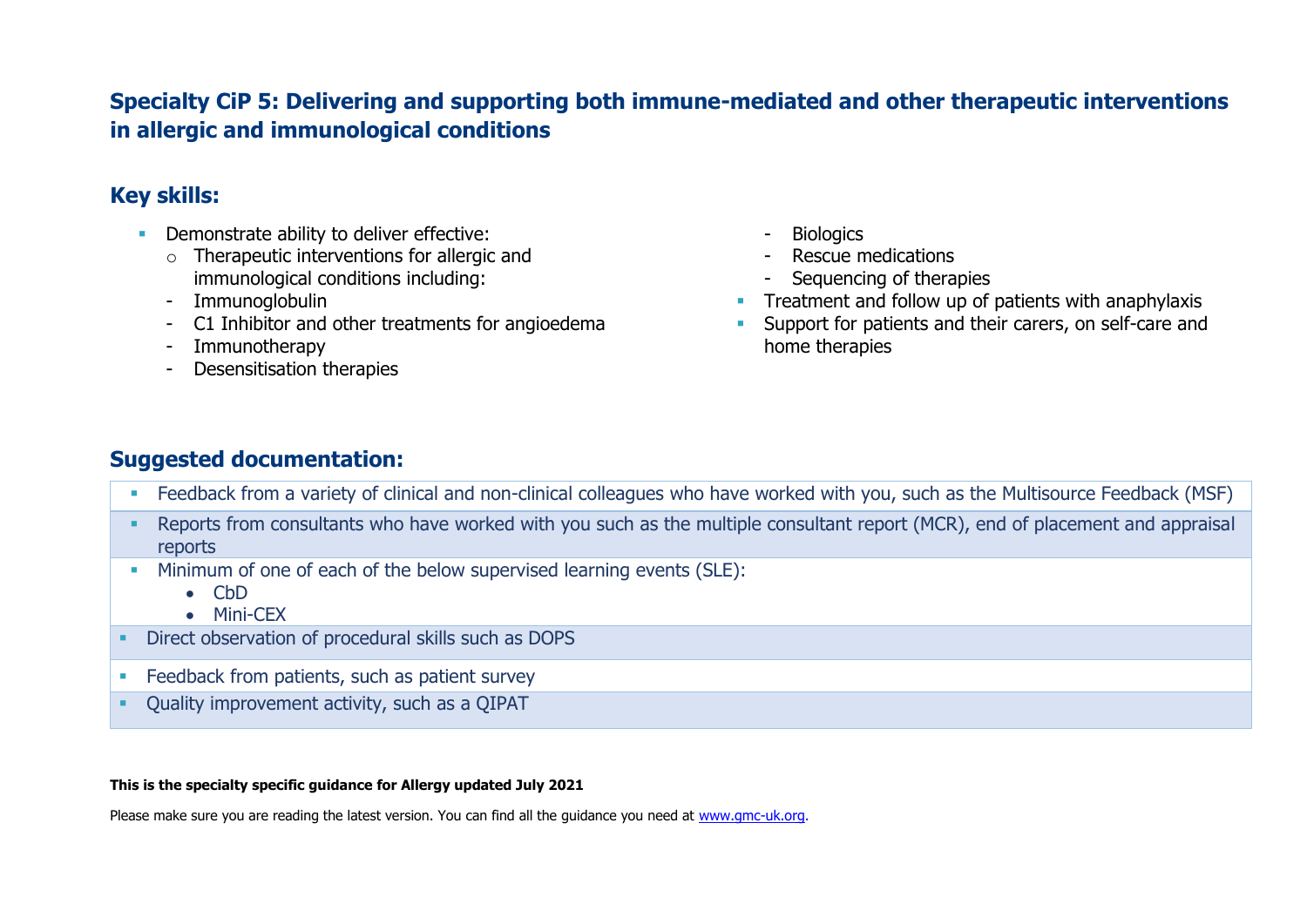- **Evidence of reflective practice**
- **ERCPath examinations**
- **Evidence of presentations at Grand rounds, regional and national meetings**
- Publications
- Clinic letters
- **Evidence of participation in accreditation processes**

## **Specialty CiP 6: Understanding the needs of adolescents and young adults with allergic and immunological diseases transitioning to adulthood**

### **Key skills:**

- **•** Demonstrate ability to deliver transition services in accordance with national guidelines by:
	- Understanding behavioural and psychosocial issues in transition
- Developing effective plans for transition between paediatric and adult services
- Effective communication with the patients and when appropriate their carers

### **Suggested documentation:**

**EXECT** Feedback from a variety of clinical and non-clinical colleagues who have worked with you, such as the Multisource Feedback (MSF)

**This is the specialty specific guidance for Allergy updated July 2021**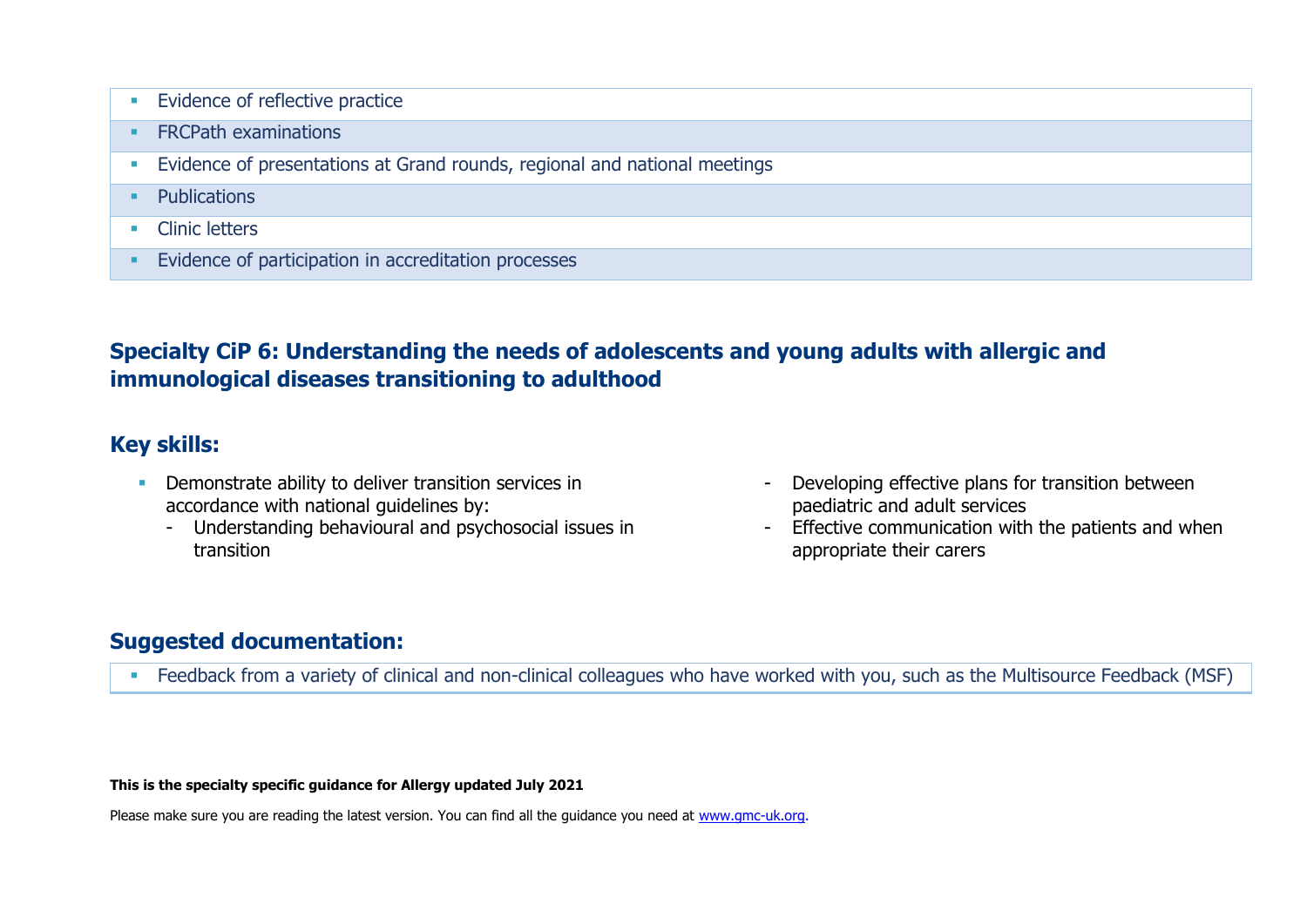| Reports from consultants who have worked with you such as the multiple consultant report (MCR), end of placement and appraisal |
|--------------------------------------------------------------------------------------------------------------------------------|
| reports                                                                                                                        |

- **Minimum of one of each of the below supervised learning events (SLE):** 
	- CbD
	- Mini-CEX
- Feedback from patients, such as patient survey
- Quality improvement activity, such as a QIPAT
- **Evidence of reflective practice**
- **•** FRCPath examinations
- **Evidence of presentations at Grand rounds, regional and national meetings**
- Publications
- Clinic letters
- **Evidence of participation in accreditation processes**